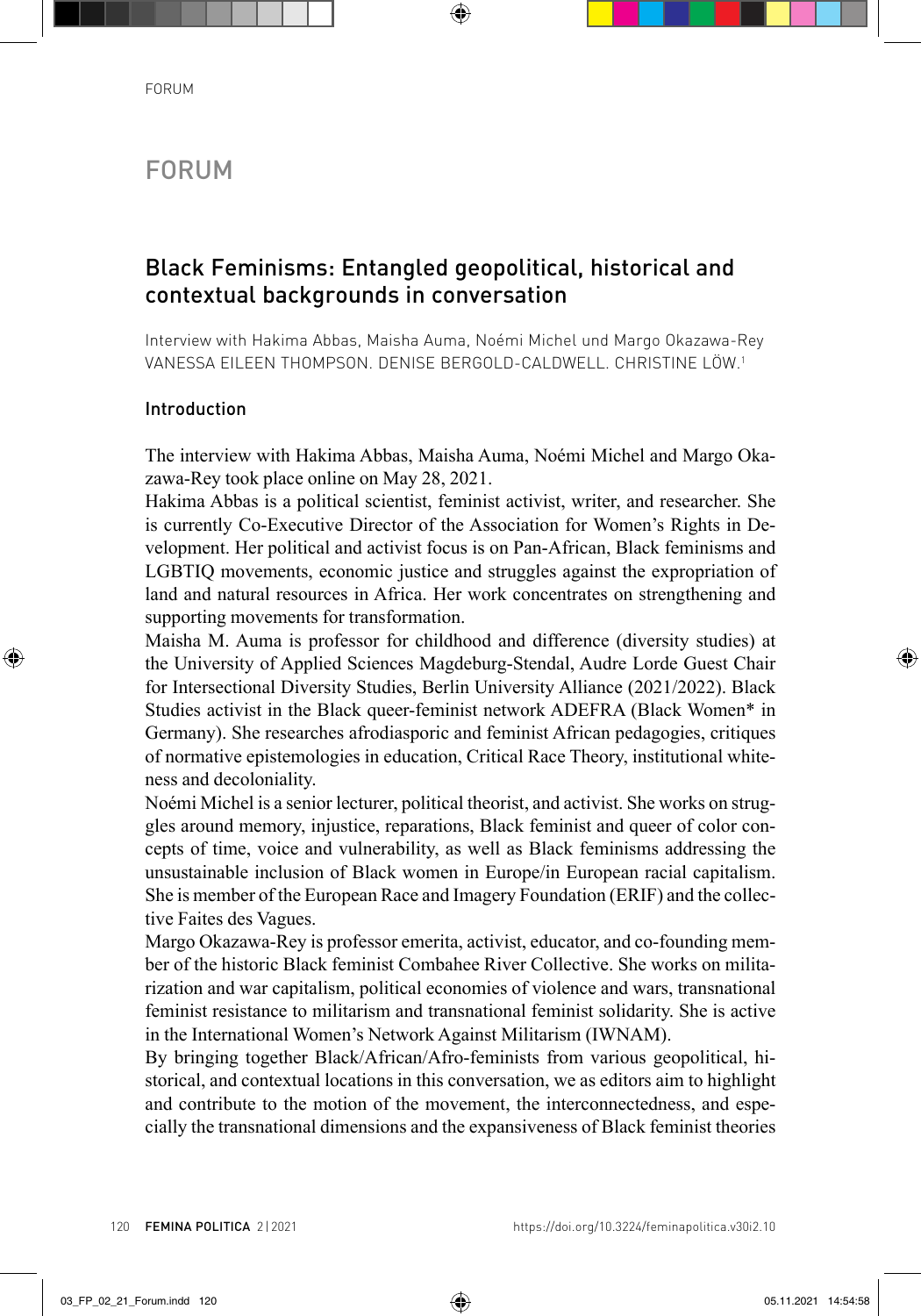and practices. Although there is now a relatively stable awareness of and work on feminist theory and gender theory in the German-speaking context, Black feminist and transnational Black feminist theoretical and practical references are still highly marginalized. This circumstance leads, as many Black feminists have argued, on the one hand, to ignorance and centering of dominant European, often white, perspectives and, on the other hand, to the marginalization and de-linking of Black, anti-/ de- and post-colonial feminist thought and practice from broader gender theories and practices. But Black/African transnational feminist thought and organizing has much to offer to radical analysis and emancipatory transformation of our worlds in (constant) crisis. Therefore, the aim of this interview was not only and primarily to intervene in the German speaking sphere of white often liberal feminisms and white Gender Studies. The conversation was more about further generating Black/African feminist and Afro-feminist knowledges, perspectives and locations of struggles, visions, and projects of building and to imagine further transnational connections and possibilities of solidarities for Black/African/Afro-feminist theorists and activists in the German speaking context, while at the same time moving beyond this context. We wanted to engage in a conversation that engages Black/African/Afro-feminist perspectives and distances itself from mere justification to hegemonic audiences and therefore engages with the questions we want to ask, perspectives, controversies and debates that otherwise do not have much space. "We" includes of course here Black, non-white, migrant and racialized students, colleagues, scholars, and activists, who want to do further work on and alongside Black/African/Afro-feminist transnational thought and practices but are often cut off from the debates in German speaking contexts and in German academia and educational institutions. But it of course also invites white critical feminists and gender studies scholars and activists, who take Black/African/Afro-feminist analyses seriously as projects towards emancipation and liberation for all. And we hope that this conversation also generates interest of those, who haven't engaged with these strands of thought and practices yet, as we consider these topics relevant to all feminist research and feminisms in general.

## Black feminism, African feminism, Afro-feminism: Geopolitical points of departure, journeys and visions of freedom

#### Vanessa E. Thompson:

Hello everyone, a very warm welcome, we are so delighted and grateful that you agreed to participate in this conversation on Black and African Feminisms. We would like to discuss our journeys of Black, African and Afro-feminisms, talk about your perspectives on current struggles and politics from your various points of departure, experience and expertise, as well as about the possibilities of strengthening Black and African transnational feminist solidarities. We thought it would be a good idea to structure this conversation alongside four questions, understood rather as starting points to our conversation, from different but entangled perspectives, geopolitical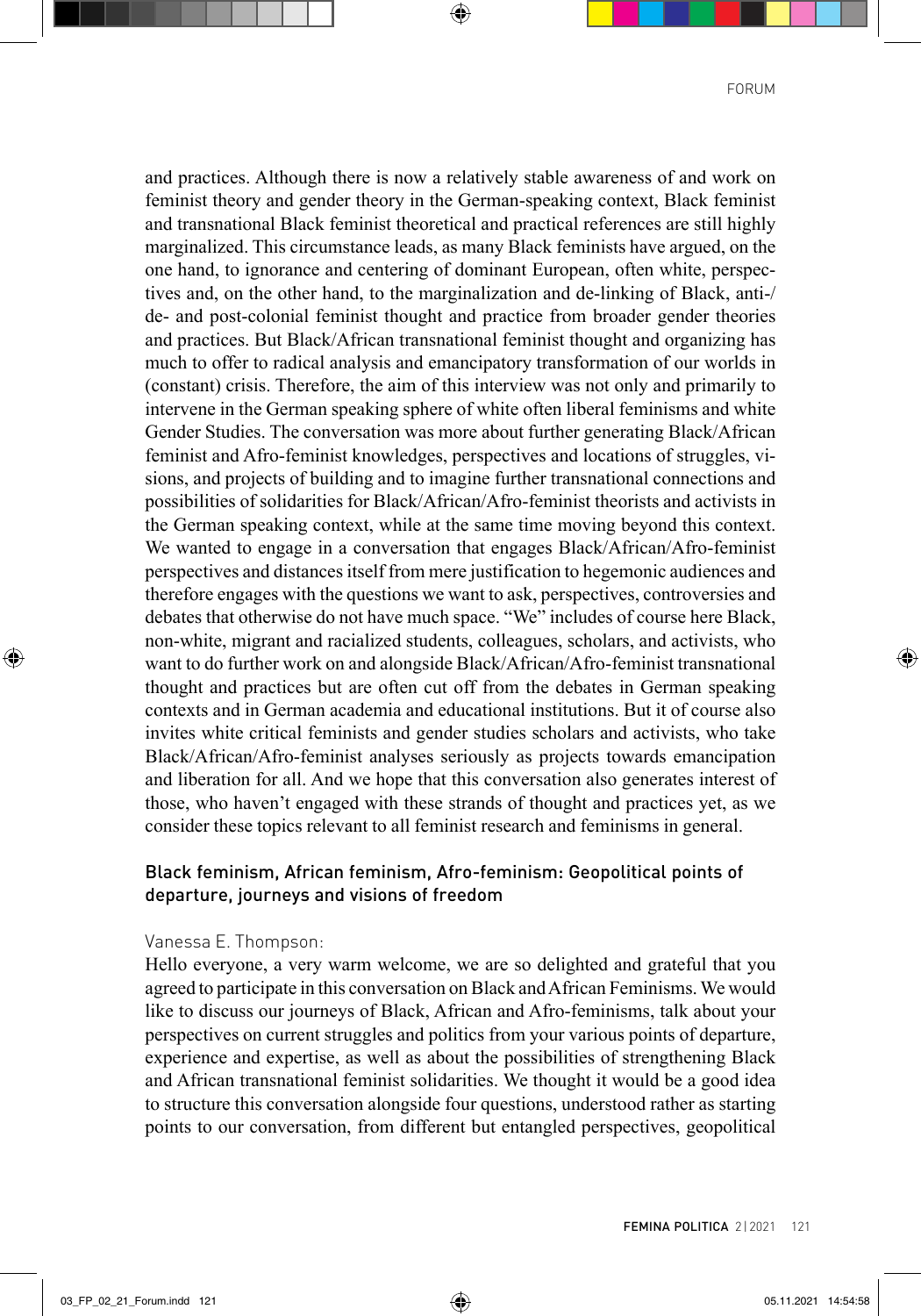settings ranging from Europe to the US and the African continent, but also shaped by relations to the Caribbean, East Asia, as well as generational insights.

## Denise Bergold-Caldwell:

The first question is a kind of invitation-question to get us all in. We would like to know what Black/African/Afro-Feminisms means to you? Could you share with us parts of your political and personal journey of Black/African/Afro-Feminisms. Where there any important changes in your perspective you would like to share with us? What were crucial cornerstones in your journey? What are your visions of freedom?

## Margo Okazawa-Rey:

The question is foundational, and when we talk about any of these things, we have to talk about departure mentally. Where was I when I was first part of Combahee River Collective, that's sort of the clear starting point as a Black feminist and now I'm in a very different place, for a lot of reasons. One is that even though we talked in the statement about anti-imperialism and anti-capitalism, I think I have a clearer sense of what that means now. First and foremost, being connected to the US state, US corporations, US military that are wreaking havoc in the world – even as people who oppose the state and state policies – what does it mean to be connected to the US? And what are the things we can't see about ourselves, being complicit in one way or another, while at the same time giving ourselves credit for being in opposition and trying to imagine other possibilities. In the context of unequal power relations, how do we need to think about solidarity and, coalition work? Part of it is, we need to coalesce and be in *solidarity with our visions*, and that we work out those other things as we're going along. Identify these power kinds of things. But we need a real context. And for me, the real context is what Chandra Mohanty calls: What's our common context of struggle? And that, I think, is the work, in this particular moment, of US based African-American Black feminists, or other Black feminists who are in the States.

## Noémi Michel:

First of all, thank you for this question, because I tried to clarify, before coming to the conversation, what does Black feminism, féminismes noirs in French, mean to me? I think it's a huge question. And my first formulation would be that it means the world to me, and it gives me life. With these two key words: *world* and *life*, I try to conceptualize Black feminism – because I'm a political theorist, I always try to conceptualize. Even if I'm also in the streets, an activist. But I think concepts allow me to clarify how I want to take part in this vision that you were talking about, Margo. Black feminism is a constellation of thoughts, of figures, of people, of moods, of feeling, acting, being and relating. And those constellations have been nurtured by the experiences of resistance to colonialism, slavery, and their aftermaths everywhere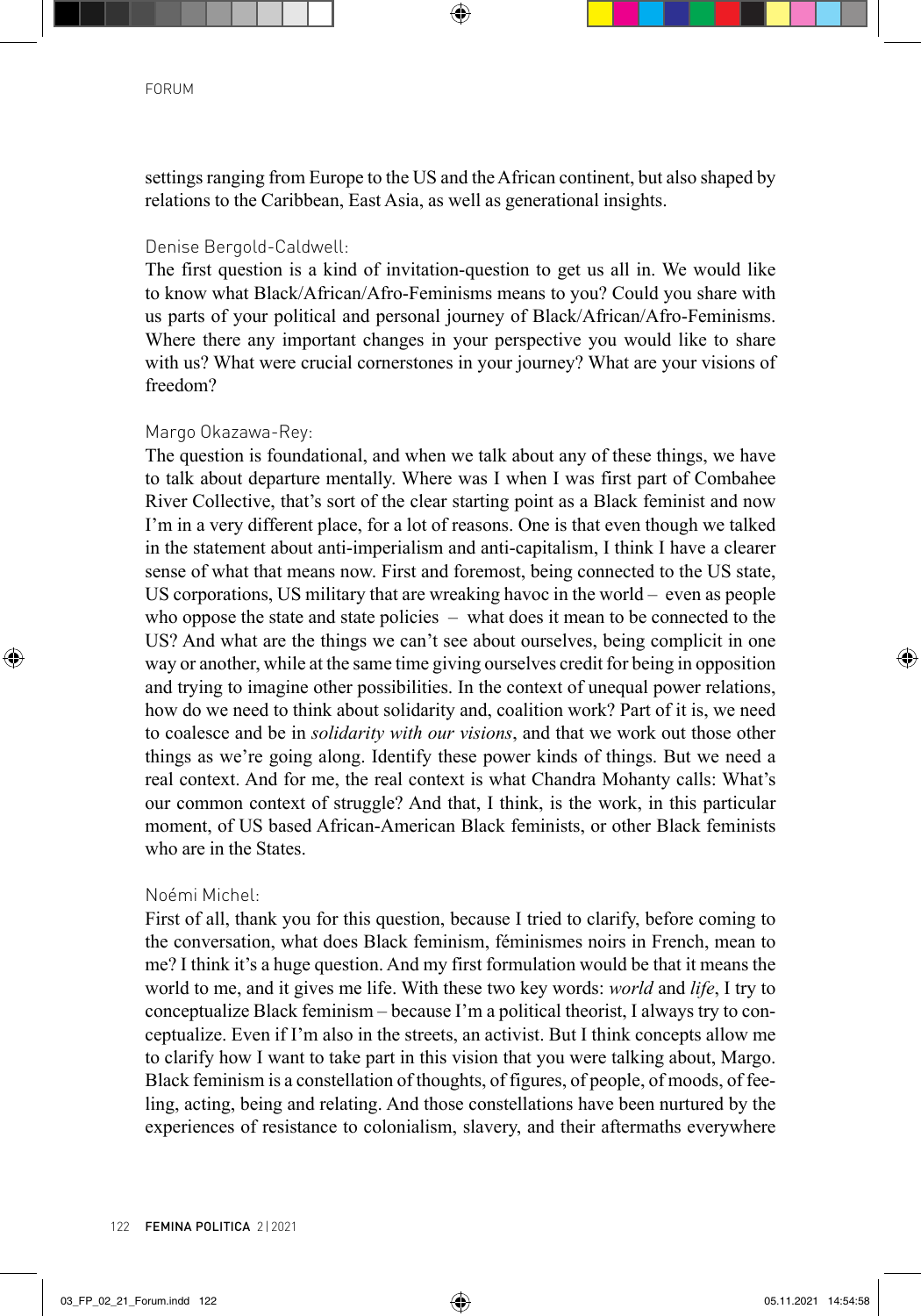on the planet. They are centering on the experiences and resistances of those whose capacity to give and sustain and care for life has been interrupted, forcibly, and coded as the main matter of racist capitalism. And then it's a method to relate to the world, a way of asking and generating the right questions. To be in relation to life in another way in a non-extractive, non-appropriative way of being in relation to life and other people. For me, it's a way of always remembering how we can be in relation to life and the world in another way than racial capitalist systems, and their different modes of being institutionalized and reproduced in different contexts. And, to echo the question of evolution, I think that I have become more critical also within the different traditions of Black feminism, and kind of personally radicalized. I see that Black feminism is very co-opted right now in Western Europe, in French, Francophone, Western European contexts, especially where I am. That's the phenomena of the "Black woman on the poster"<sup>2</sup> that I'm critical of. And I think Black feminism is, has to be, anti-capitalist. There is no way to relate to life and to generate new worlds by staying within capitalism. Thus, I'm very concerned with what I call "Afro fame" – to play with "Afro-fem", which is the French word designating the Afro-feminist. Another preoccupation that I have now is that I have been really US-centric myself. I mean, I have family in the U.S., I'm partly from the Caribbean, so that makes sense. But I think it's so important also for myself to study and add the constellations related to other places, especially the Caribbean and the African continent.

#### Hakima Abbas:

What does Black feminism mean to me? When I was looking at that question, for me the word *home* came up. I thought that was maybe because of indeed my trajectory, that part of my growing up in the diaspora; all those things mean that home is not a geographic location, but it really is about safe space, about bold space, brave space, the place where we build these new worlds. And Black feminisms, as Noémi said, as concepts, as practice really is the place where *home* fits for me. I was born in the diaspora to an African family who had migrated. And there's a sense of dispossession, of displacement and being born in the context of Othering. But that always felt – because, I think I was raised in a very political and matriarchal family –, like the value on who we were – our Blackness – was really centered. It felt to me like the margins were the place of the creativity and the innovation in the world. It was the place, where the excitement happens, where we should be, where we are celebrated and celebratory and the mainstream didn't seem very appealing. My journey has been on multiple continents in my activism, so I really started through that pan-Africanist, Black nationalist lens, thus my Black feminism feels also very global. The belonging doesn't come from a belonging that's kind of rooted in what people perceive to be culture or tradition or those things or even language, but rather belonging as understanding and a deep love for Black people and marginalized Black communities. I also agree deeply with what Noémi was saying, that for me, Black feminisms, it feels like you should add lots of other things like: anti-capitalist. At the same time,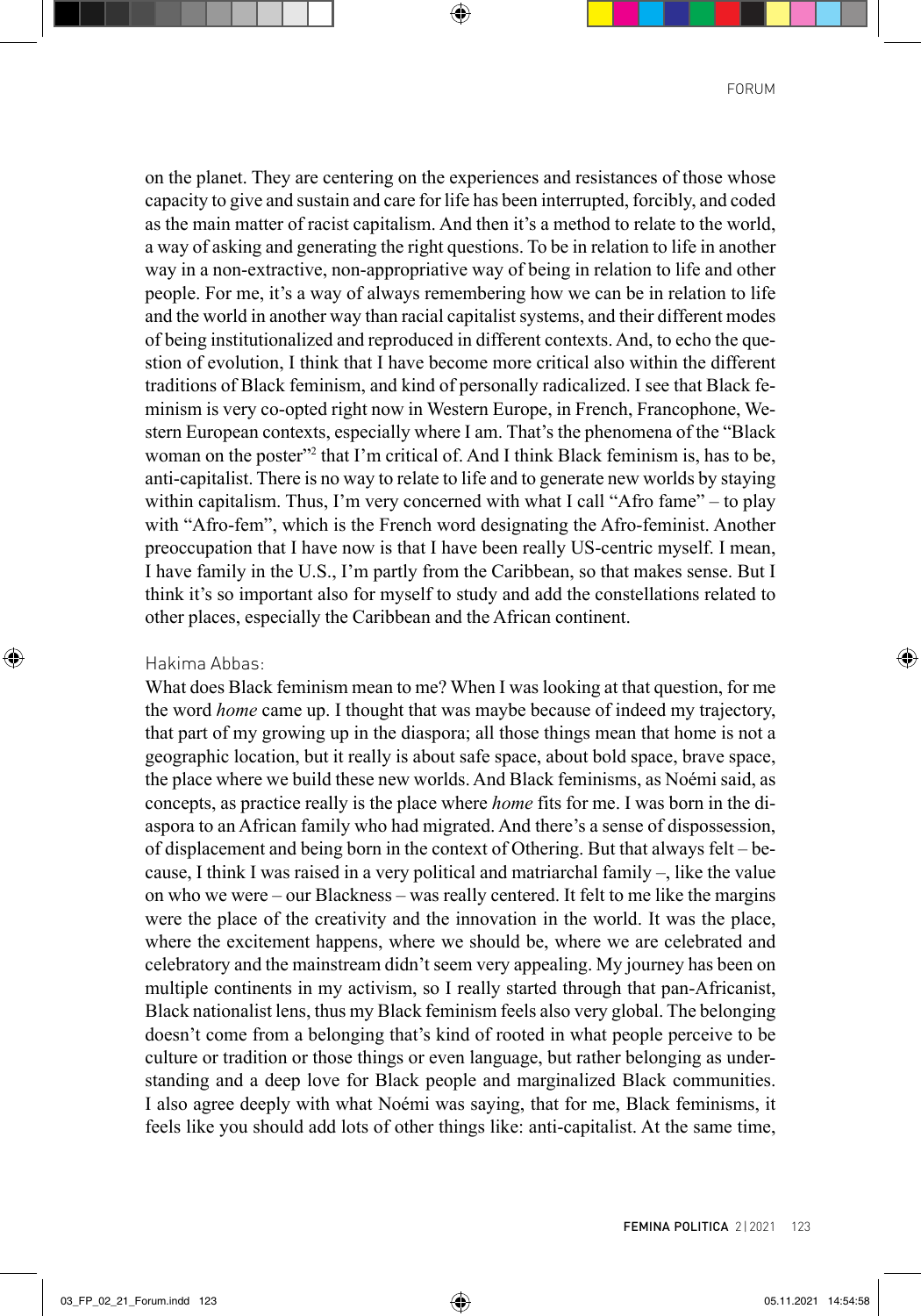I want it to be obvious that Black feminism, you know, that in itself, once you put the word "Black" in front, it really should not have the possibility of being capitalist or being oppressive in lots of other ways: heterosexist, transphobic, etc. So, for me, Black feminism is a liberatory practice and concept and should be liberatory in all of the senses, even in the ways that we don't even understand or know yet, because liberation is a journey. And as we build that, we will continue to get more and more understanding of what freedom can mean.

### Maisha Auma:

To me Black Feminism is a collective practice of recovering our interconnected freedoms. It is based on a set of ethics, that has to be renegotiated continuously. At the core of those ethics is a commitment to safeguard intersectional Black lives and to deepen understandings of anti-blackness, as being rooted in the normalization of multiple and overlapping oppressions. I grew up in Nairobi, Kenya. I completed my entire school education on the African continent, before migrating to Kiel, Germany for my undergraduate degree. I have recently begun to use the term "Feminist Africans" to refer to my approach to Black Feminism. This is inspired by the online-journal *Feminist Africa3* . It is also in a sense, a move against the epistemic ignorance rooted in coloniality and towards epistemic freedom. Knowledge production is white-centric, even in Gender Studies. It tends to de-normalize contemporary African Feminist Social theory, or theories from geopolitical spaces outside of the West. Transnational Black Feminisms in my view, react to this continual epistemic marginalization and elimination, by normalizing collective practices of re-situating and re-embodiment of knowers and of knowledge production.

#### Noémi Michel:

I really like that we have *home, vision, love* and *life*. I think that says it all.

## Connections between research areas, political engagements, and visions

## Christine Löw:

The second question we thought about is how do Black/African/Afro-feminisms speak to your areas of research and political engagement? We were also very curious to hear about the connections between these perspectives and approaches in your important and respective work and activism, like knowledge production and the fields of education with regard to your work Maisha, LGBTIQ activisms on the African continent as an important part of your work, Hakima, struggles against militarism with regard to your work, Margo, and your work on translation and voice, Noémi. What does Black/African/Afro-feminism mean to you when we think about your broad and connected research fields that relate to many important scholarly issues and transnational feminist activism as well as related struggles?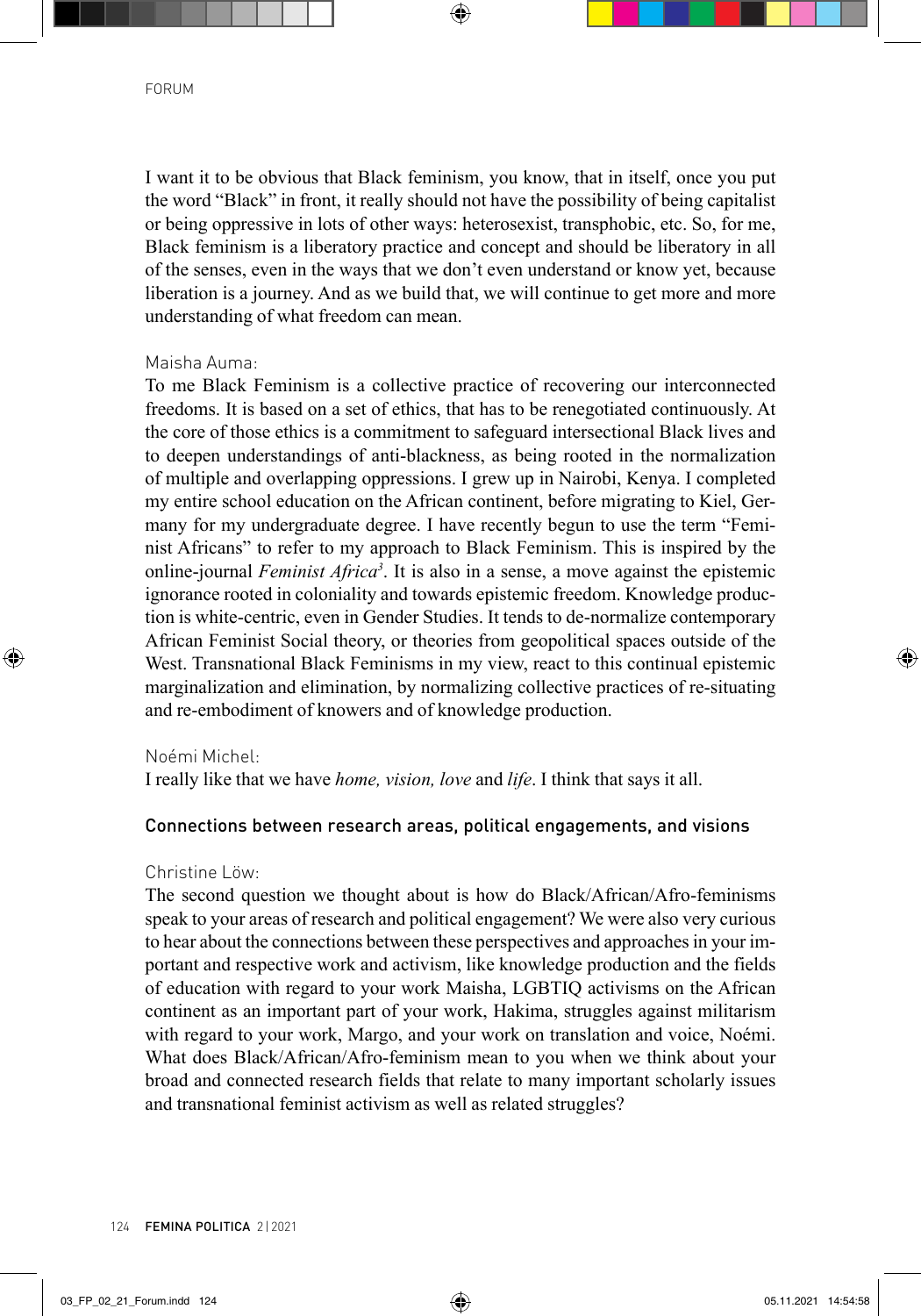#### Maisha Auma:

My current focus is on the actors and the epistemic agents who produce Feminist/ African inspired knowledges, and intersectional critiques of anti-blackness in the social world. Looking backwards, after being embedded in teaching and research in Gender Studies, in the German speaking context for almost 25 years now. There is a divide between the feminist analysis of BIPoC (Black, Indigenous and People of Color) scholars and educators, who are embedded in contemporary African societies, in relation to institutionalized Gender Studies in the West. That became clear to me at an early stage of my feminist scholarship. I have actively sought to bridge this divide. One arena of action, a crucial epistemic community has been the Black queerfeminist organization ADEFRA. I have been active in ADEFRA since I was 19 years old. There were always such spheres of knowledge-making outside the academy, a form of knowledge-making which is not acknowledged as official knowledge. It's extracted, marketed, and consumed, but not explicitly recognized. It has been crucial to my anti-/de- and post-colonial work to forge connections between scholarship inside the academy, which is extremely white-centric and West-centric, and which consumes knowledge produced by Black bodies while normalizing barriers historically constructed on anti-blackness, and outside of the academy. My attempt to bridge divides, to make scholarship in contemporary African feminist contexts relevant to the work I am doing in my location in the West, and thereby to dislodge institutional whiteness, is a Black Feminist epistemic strategy. I rely heavily on texts from the online-journal *Feminist Africa* to be able to do this work.

### Hakima Abbas:

Maisha, thank you. That was lovely to hear. And I'm learning so much from all of you. I do not work in the academy, but I am a theory geek and I do think that theory and practice, as Amílcar Cabral said, need to inform one another and we can't make a revolution without the two. And when we talk about theory, liberatory theory, that emerges and that we all have access to  $-I$  think from a very young age, I had access to African theory, but mostly cis-male theory of liberation, and/or to African American, in which then was also included feminist theory, but not as much to African feminist theory or even Caribbean feminist theory or Latin American, Afro-descendant feminist theory. It's because of imperialism, but it's also because of language and how we theorize in colonial languages in terms of how we translate our lives and the gaze of whiteness while we're making that translation. And so, you know, since being a part of the important African feminist spaces, conversations are often still held in English, French, maybe Portuguese. And global Black feminist spaces are the same so – and as someone who only speaks colonial languages – I know that there's a part of my experience that I don't articulate as easily in these languages. And for me, that just means that there are other ways, that are not necessarily spoken, where I am able to articulate them, but otherwise they're silenced. And then in terms of access to theory, Maisha talked about *Feminist Africa*, and I think we know lots of spaces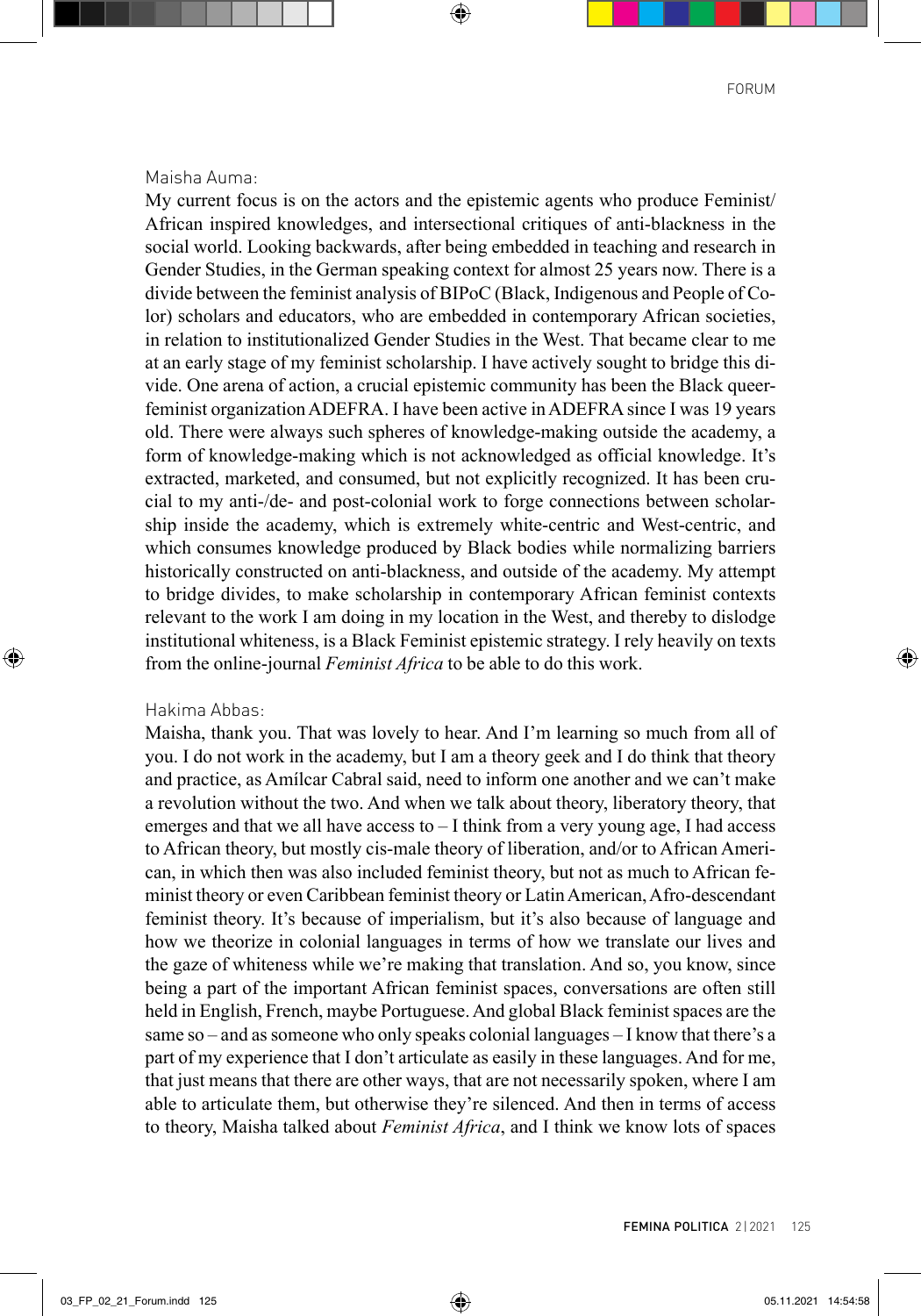and knowledge production that we all gather from and kind of find and relate to. But still, there's very little that finds its way to the myriad of us. And that's because of everything that we know. I think about citation practice, about the academy and who gets valued and what knowledge means and who determines what really is real knowledge, how knowledge is passed on. There is a continued Eurocentrism to the ways in which feminism is understood. If you ask people about the history of feminism, they'll start telling you about waves in the U.S. Whereas I think that the history of African feminisms is much richer, much wider, much longer than those things. Rather than waves we have oceans of African feminist practice.

The same is true for African queer movements, organizing and practice. There has been an evolution across time, over at least the last three decades, around African queer organizing. And that there's, in some ways, I would almost say, three types of activism. The first type is the organizing around legal recognition, and those have been quite successful, in e.g. Mozambique, Angola, Botswana, Cape Verde. Places where LGBTIQ organizers have managed to shift the legal framework away from criminalization and in some cases even in favor of non-discrimination, like the law in Cape Verde around workplace discrimination, which is quite important. But those strategies have been obviously directly linked to seeking recognition from the state. In other places, the state is actively seeking to roll back rights on LGBTIQ people and community. I think, cynically, mostly because it is a quick majority kind of trigger to rally around. So LGBTIQ folks are being targeted when politicians are looking for a rallying point. We see this also outside of Africa, like in the U.S., around reproductive rights. We saw that very early in the 2000s like in 2006/2007, with the case of the anti-homosexuality bill in Uganda, at its peak. There were many different ways in which the state sponsored homophobia and transphobia and was really creating a repressive environment (also in Zimbabwe, Malawi) in ways that we had not seen before in Africa. And that seeded and burgeoned a movement. I don't think social change happens linearly or social movements happen out of single moments or because of a backlash, I think there is a kind of evolving that is simultaneous. Unlike the resistance against the state and/or the push for state recognition was that some of the demands in the West started to creep in – through NGO-ization and donor requirements – and reached some of the discourses in the movements in Africa. But what I'm glad for is that they didn't take root, for example, issues of marriage recognition or marriage equality. It didn't root because our realities around marriage, even in terms of heterosexual marriage, are very different. I think it was almost a try, an attempt to glue something to us that wasn't relevant. And at that time, there was a lot of conversation in the LGBTIQ movements in Africa, around "what are some of the issues?" Economic rights and economic justice were really clearly a strong concern for LGBTIQ communities.

The second type lies outside of the legal frameworks, and I guess *with* the state, the counter-culture and the counter-power. And at the time it was an interesting and quite vibrant movement, that, you know, had its roots in, how we come together, how we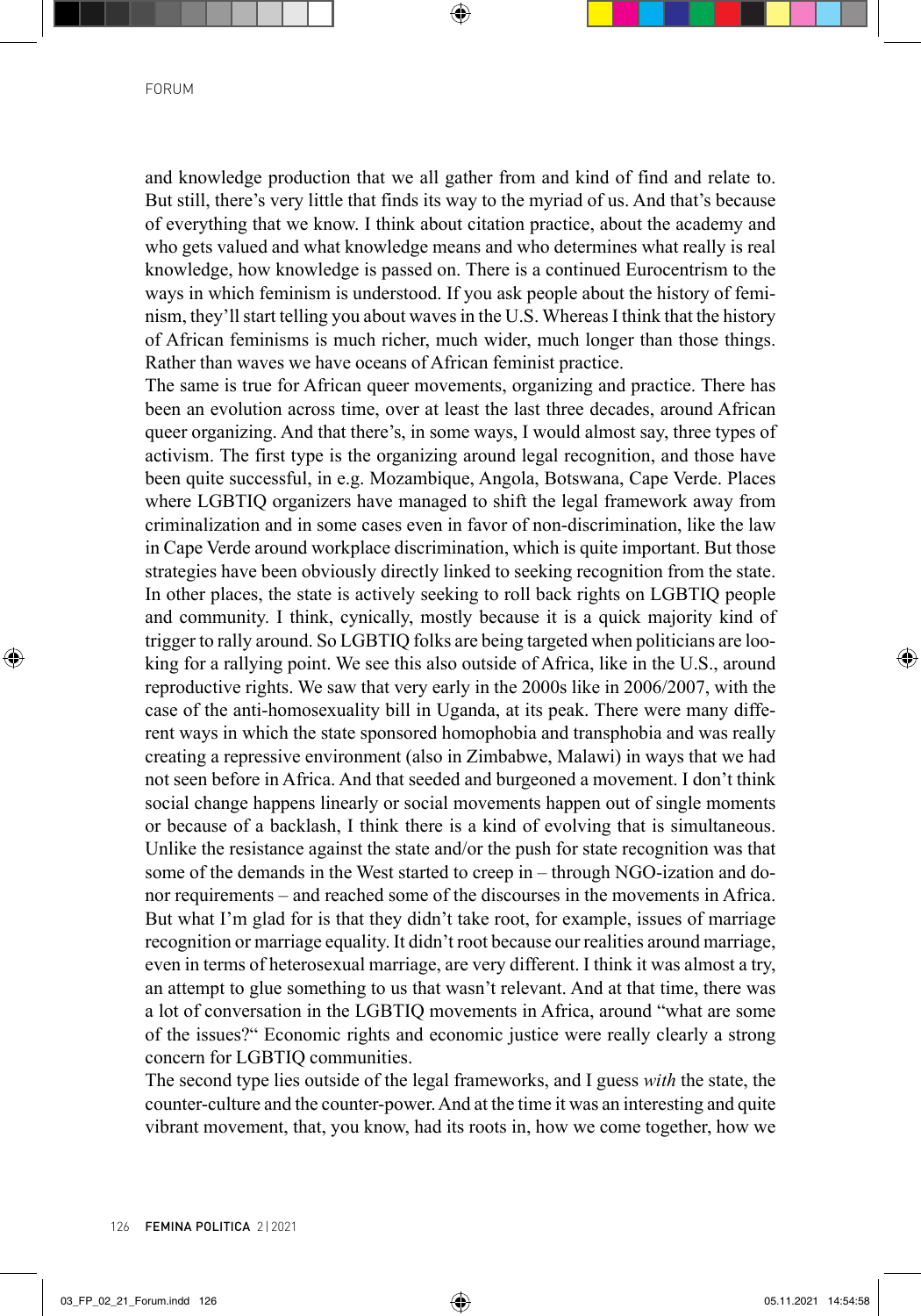are politicized, how we think about ourselves in the multiplicity and plurality of identities. So as Africans, how is Pan-Africanism part of a struggle for LGBTIQ movements? Or again, as Africans, what does anti-imperialism look like? And especially as impoverished Africans, as the majority of LGBTIQ people are, what does that look like? How do we also think about the state as legitimate, and what that means in terms of making legal demands? What do we think about the economic system and capitalism and what would it look like for LGBTIQ people to thrive in a non-capitalist Africa? A counter-culture was developing and there was lots of arts and culture that developed and kind of blossomed that period until now. There was a radical feminist/queer politic that emerged that was deeply rooted in Africa. Some evidence of this was for example the statement from LGBTIQ movements against this threat that the Western world kept putting on African states to withdraw aid, ostensibly in defense of LGBTIQ rights.4 And this statement was saying, in a nuanced way: "You are not our saviors. And the thing that you're threatening would harm us all, and anyway that's not being in solidarity. *This* (counter-culture) is what solidarity looks like." It was a time in which a collective definition of African queer politics emerged and is still evolving and being shaped today by young queer African people. The third type of activism is an interesting way in which queer activists are embedded in movements on many different issues. Be it *#*FeesMustFall*<sup>5</sup>* in South Africa, and the ways in which women and particularly queer women were at the forefront of some of those demands, and of course feminist movements and movements for land and territory, and all of those ways in which the LGBTIQ movement has – and continues to – make demands and creates its own counter-power, but also fighting at the intersections of the many ways in which Africa and Africans are impacted by global oppression and by oppressions internally. We even saw the activation of LGBTIQ people around the End SARS protests in Nigeria. We see it also in the ways in which LGBTIQ people participated in the uprisings in Sudan against the authoritarian regime. Those kinds of things.

#### Margo Okazawa-Rey:

Thank you so much. This is so crucial and also shows the relevance of class and economic conditions. I want to start somewhere slightly different but surely related, which is that I've come to understand Black feminisms from being and working primarily in Asia, the Pacific, and Palestine. My Black feminism has been informed by my relationships, my time spent in those places and theorizing with the feminists in those locations. I was one of the founders of the International Women's Network Against Militarism (IWNAM), and its women activists from Guam or (Guåhan as indigenous country name), Hawaii, Okinawa, Japan, Korea, Philippines, and Puerto Rico<sup>6</sup> and in the U.S., mainly on the West Coast. Through those engagements, and we've been together since 1997, and what we've learned, theorizing together, drawing on our different experiences, giving analyses of our situations. The focus is on challenging U.S. military bases, violence against women, committed by the institu-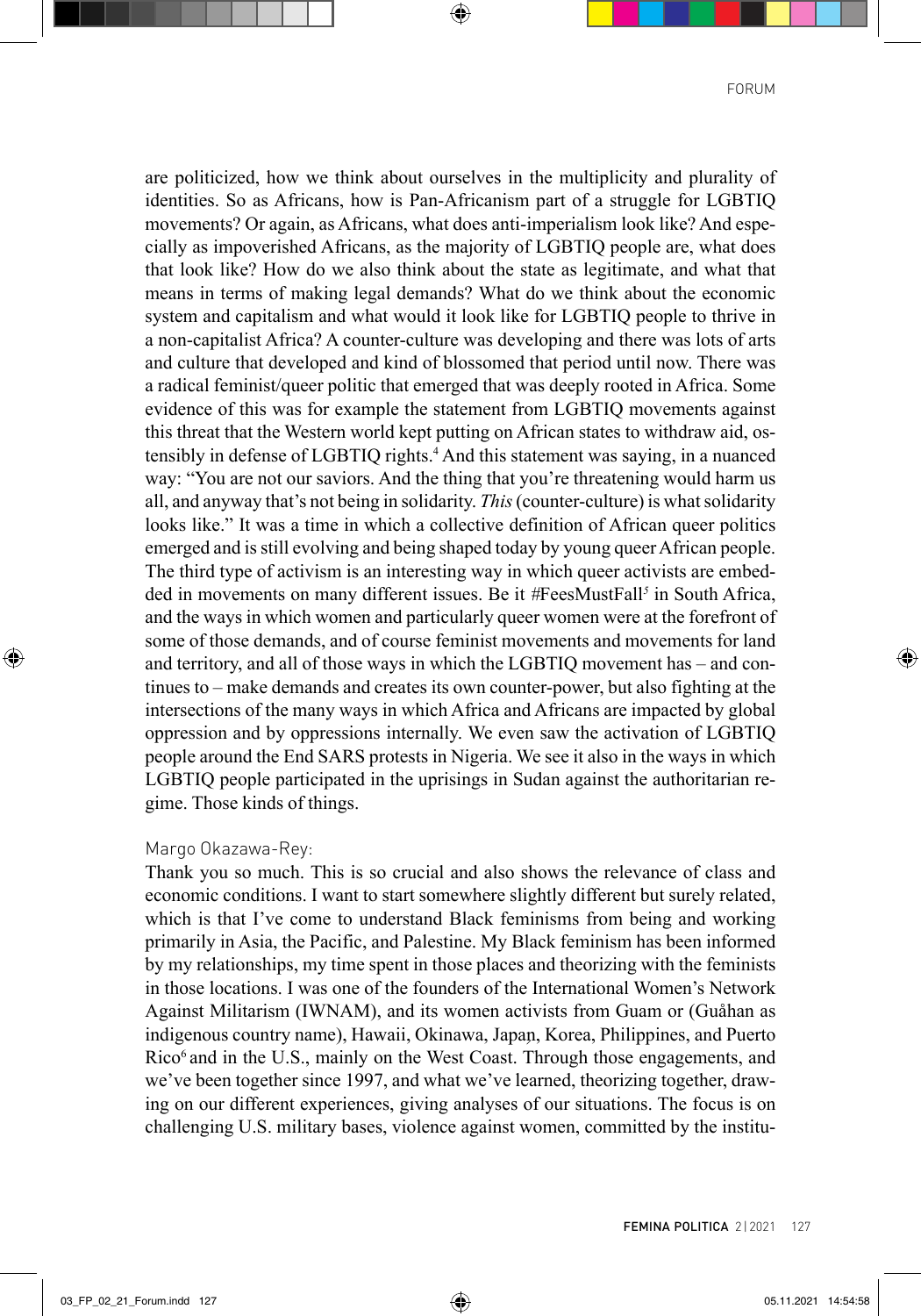tion, but also individual personnel, and the destruction of the environment because of that presence. Our work includes protest against the military practice in the Indian Ocean, the Pacific Ocean, because now there are these new U.S. military forms, among them the *Indo Pacific Command*, including Australia, India, Israel and 42 more countries. Having that experience over the years, it has taught me that we need to really work out identities and these categories in practice and in context. It's interesting, the ways in which Blackness is relevant in particular ways in the network. One of the most egregious situations that happened was when that 12-year-old Okinawan girl was raped by three U.S. military personnel back in 1995. Really important was that the three rapists were Black men, African American military personnel. The women in Okinawa understood what that meant in the U.S. context: that the rapists are just the three Black bad apples in the good bushel. And they had a strategy for dealing with that, which is really amazing, like not posting photographs of the men and race was not mentioned, so race was not used as the analytic that could be exploited. They also linked it to the violence of militarism. In 1997, when we became a network, we talked about racial categories, but we also tied it to these inequalities among nations. So even in East Asia, there's a hierarchy and in the metaphor is the oldest brother, the middle brother and the younger brother, with China being the oldest, the middle being Korean and Japanese being the younger brother. So, there are all these ways to understand (also racialized) inequalities that are really different from the starting, using Black feminism as a starting place. What that engagement has enabled me to really think about is how do we think about Blackness in a more global context and how do we not create a canon like it's done in the academy. But how does praxis help our theories to stay alive and relevant and dynamic and can hold all these, what seem like not fitting parts. What framework will help us see how they fit together or what's the relationship among them? "Fit" isn't exactly the right word. Does that make sense? And Blackness, for example, in thinking about the Philippines: there's an indigenous group called the Aeta, Aetas people, who are "Black" – from if we looked at it, you know, the optics, as they say – but may not necessarily think about themselves as Black, right? So, I just want to interject that we also need to be really mindful of how we put out our ideas in such a way that we can also incorporate what comes back to us.

#### Noémi Michel:

That makes a lot of sense to me and actually Hakima's elaboration and yours, Margo, makes me think about desires that I have for myself, but also for us identifying as part of this plural, planetary, Black/African/Afro-feminism. One of those desires is for more and more translation in the richest sense, and I find it sometimes hard to sustain different politics of translation. Vanessa and me are part of a project and we are translating a text by Hortense Spillers collectively from English to French, from English to German, but also between us, trying to make sense of displacements, differences that happen when we translate. So, it's less about canonizing Spillers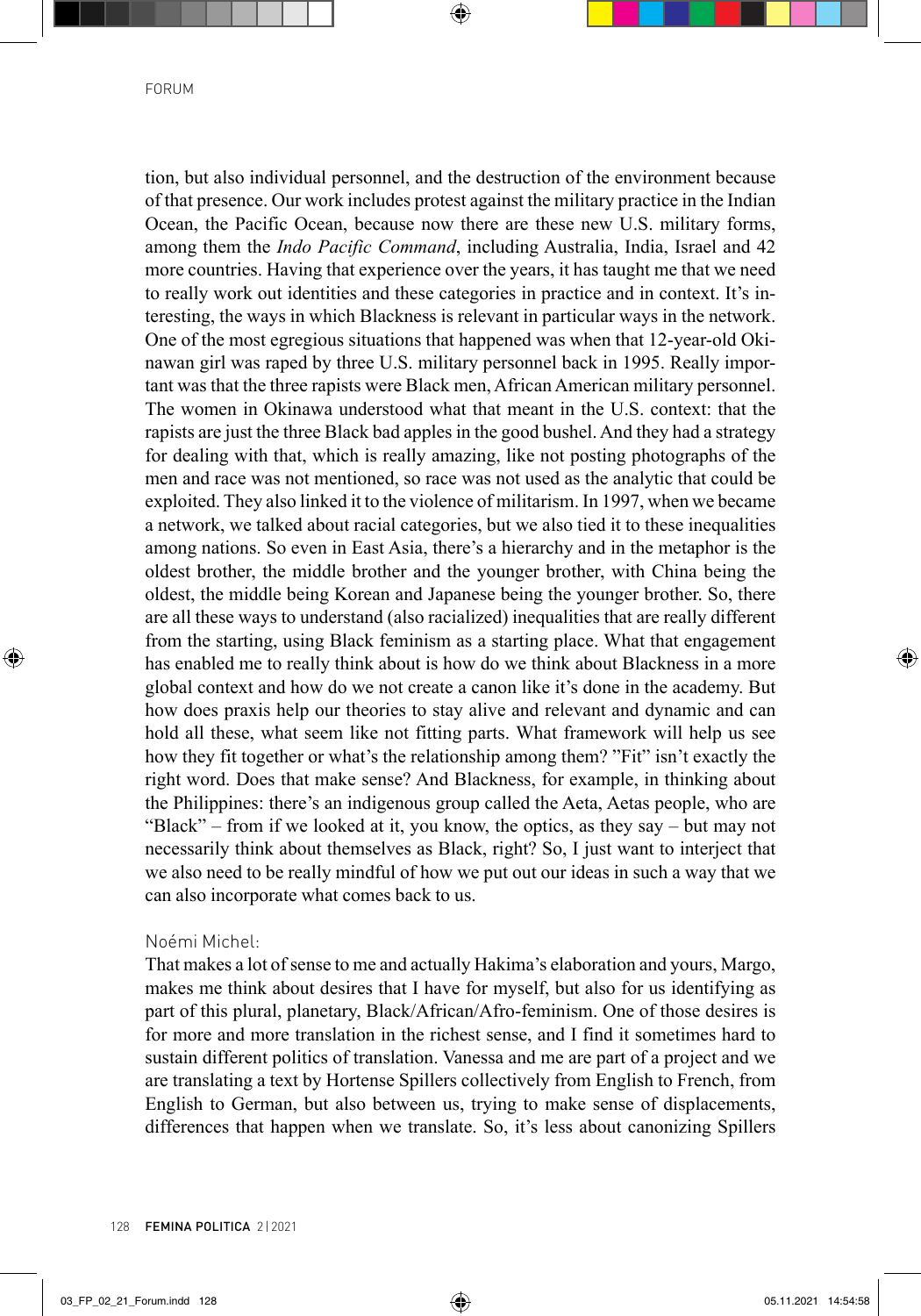across languages and more about coming together and putting our contexts in relation. But translation for me is also not just about languages, it's also about: how do we translate our experiences in other forms of expression. Hakima, you were saying "I only speak colonial languages"; I also speak almost only colonial languages – and I'm taking now Kreyol classes to reconnect with my Haitian background. But I also think that we can connect to part of ourselves and our traditions through other forms of expression, like gestures, music. Music – Black music especially –, dance and performance, the arts in general, and creation are forms of expression. So, I have this desire that we have space and time to cultivate all these forms of translation in all their senses.

#### Maisha Auma:

I think it's pertinent to our shared perspective to go deeper, and to use Margo's expression. It's pertinent to speak more on collective strategies of creating knowledge *otherwise*. We've all undergone forms of training informed by imperialism, by colonial languages, as Hakima has pointed out. We converse in colonial languages, we have an English bias, colleagues from Dakar or who are based in Dakar remind me constantly that conferences are often in English everywhere. It's important to interrogate, the hierarchies of nations, hierarchies of languages. Interrogate how we react to hierarchies in knowledge production and how we open spaces for more access: to knowledges and languages about being in the world which have been marginalized and eliminated, especially indigenous knowledges, including the standpoint of transnational Black feminisms. We need to uncover tracks of knowledge which have been interrupted and try to relink them. We need to make space for our racially marginalized bodies to be able to survive the institutional whiteness of the academy. I mean this wrestling within institutional suffering and navigation barriers built on anti-blackness within our westernized institutions. At the same time, I'm trying to nurture alternative spaces. I'm trying to figure out, how do we force institutions, that belong to us as well, to function for us, in our interest?

It's good to hear all your thoughts, because it's making me try to shift my perspective and maybe let go of a limiting focus, let something else become apparent and meaningful.

#### Margo Okazawa-Rey:

I would like to react to two things you said, Maisha. One is, I think it's beyond the question of access, right? Yes, we want access, but I think it is about how we actually co-create with people new ideas, new perspectives, new theories. And the other thing is, at some point, I learned that institutions are by definition conservative and all about preserving themselves. I decided that what I'm doing is creating free spaces where I can be with my students. Where community can have, in this case, access to resources, whatever. If we tie our agenda to any dominant form, this institution or whatever, then we are inextricably, tying ourselves to them. And so, having free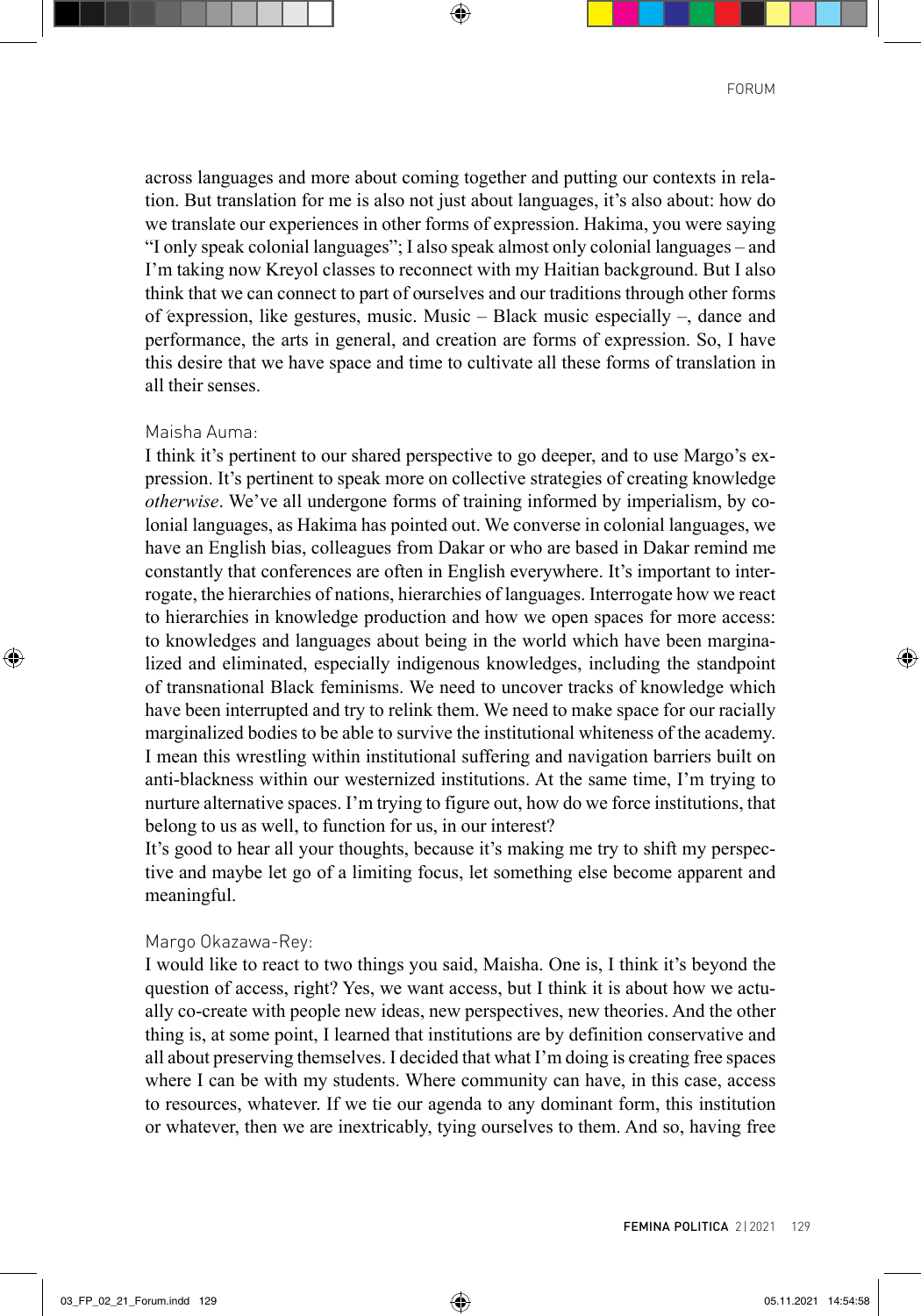spaces where we're going to do what we want, while recognizing the emergencies that are around us, the immediacy, it's a *both/and* moment.

## Hakima Abbas:

Again, as someone outside of the academy, I find that one of the ways that's been useful to think about it is what can I expropriate from these mainstream institutions, for my own people. But also, what energy can I use to also create our own autonomous institutions? When I say institutions, because I'm also an anarchist, I don't mean permanent structures. I mean just institutions as places where we can build. Be it theory, be it resources, be it other things to enable this liberatory world that we're looking for. And as I said, I don't think that's prescriptive because I think that liberation, we're constantly learning what it is. But if we can' if we spend all our energies trying to change institutions that are built from coloniality, that have entirely that logic and a capitalist logic, I think we could spend all our time there and waste our energies entirely. Whereas if we also spend our time building our autonomous institutions, we're going to have a power from which to also fight.

## Noémi Michel:

I really resonate with all this discussion about the institution, and I constantly struggle to find a balance between being in the institution and outside at a liminal space. When I am in the institution, I think I belong, in my way. I define how I belong. But at the same time, people make me feel all the time that I don't belong to this *white* institution. Black women in Western European academia are pressured to become token. If you go to any website of a university, you are going to see the image of a smiling Black woman (most of the time light skin, skinny, you know, very "feminine" and "respectable"). Since our Black women's bodies are the main matter of racial capitalism, they continue to be invested in new ways. It can be a trap when you are younger to think this new hypervisibility of certain kinds of Black bodies on posters and in conferences is a form of valuation. That's what I call "unsustainable inclusion" and I became very skeptical about that. At the same time, I also agree that it is important, too, if possible, if livable, to find ways to stay in relation to those institutions. Because, as you said, Maisha, they also belong to us.

## Margo Okazaw-Rey:

I want to add something here to what you all are saying. If we think about it, we've all been colonized in various ways, especially our hearts. Because that's the thing that really completes the colonial project when people's hearts and souls have been colonized. So how do we come to recognize and internalize what's truly valuable and worthy?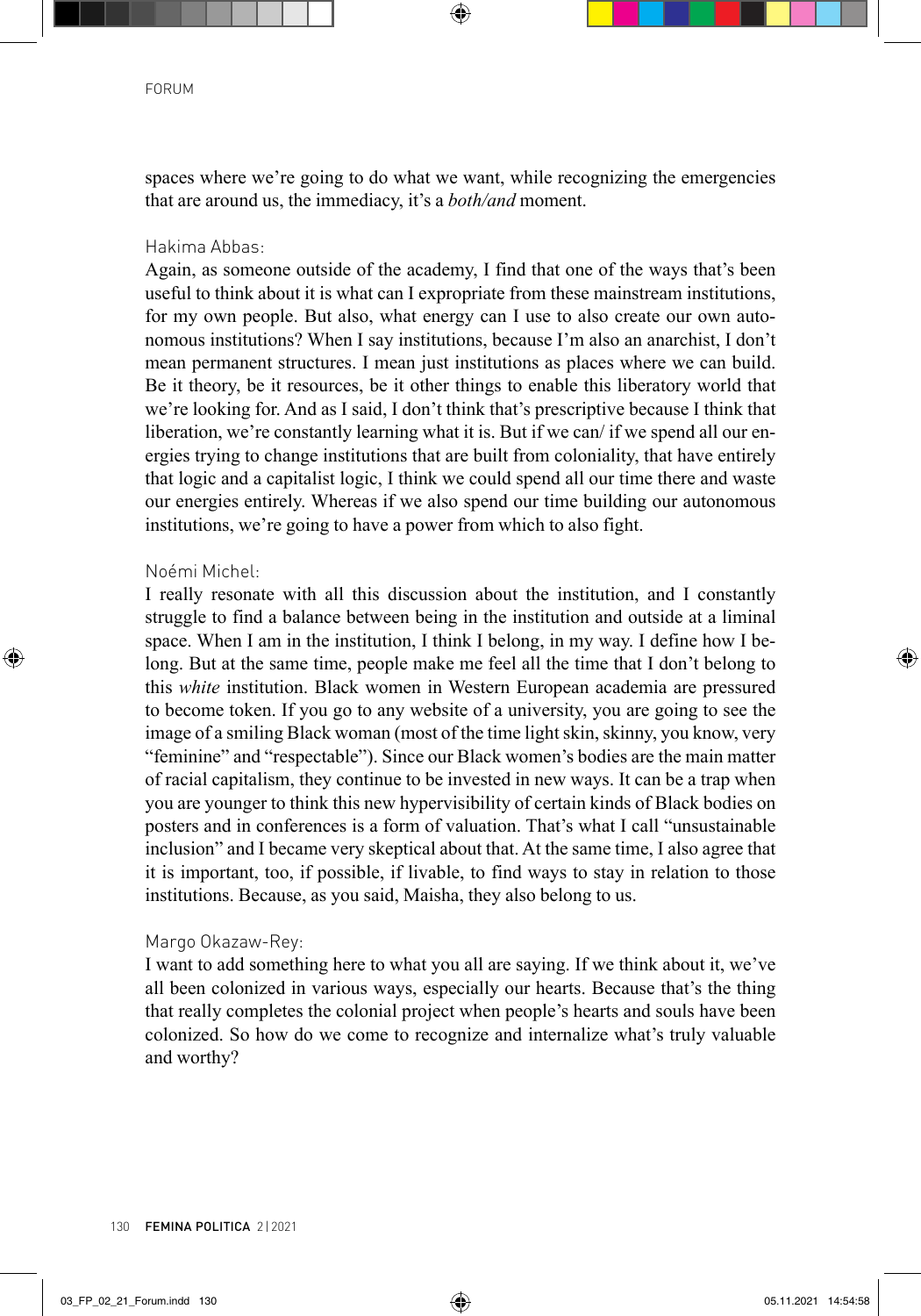## Politics and Ethics of (Self-)Care

#### Denise Bergold-Caldwell:

We wanted to ask you all, as our third question, what do you think of the relation between Black feminism and care work – or Maisha is talking about nurturing? Like Margo said "we have been colonized in various ways, especially our hearts" and that is why care work is a form of ethic in Black Feminism. For me care work is a major issue in Black Feminism and it means so much – not only by theorizing its matter, but also in a practical-theoretical way. There are many and various contributions that matter. And so, I wanted to ask you: How do you perceive the importance of analyzing and doing care work, and the work of decolonizing ourselves, our emotions, our thoughts and feelings, and hearts, like Margo said.

#### Maisha Auma:

Denise, what I have learned recently about how practices of mutual care and also ethics of care which are generated out of our engaging together as Black feminists sustain us, despite the pervasiveness of intersectional anti-blackness. I think I will begin with something very immediate, and then expand to a wider scope: The situation I want to characterize is about recent attacks on my institutional position and my work by the far right, online in the digital sphere. There are unfortunately many forms of such attacks, regardless of where we are located, elsewhere in Europe, in France, or in the North American context and so on.

I gave an interview about the pervasiveness of structural racism in German Universities at the end of last year (2020). I was subsequently attacked by a member of the far right and his followers on social media early this year. According to him, he wanted to prevent "racism against whites", by attacking my critique. An enormously high content of anti-black racism that was then addressed towards me. "Go back to Africa" etc. – I'm not even going to repeat other awful things that were said, the deeply racist comments online. Anti-blackness was just pouring out. After the first confusion of trying to ignore the attacks and wishing it would all just go away I began listening to the voices, advice and strategies of fellow Black Feminist scholars, and Vanessa and Denise, you were both crucial for my sense of protection. You gave attention to a situation I just wanted to end. Because of your support we spoke about the ethics of care, or care politics especially within the academy. The most important effect was that I stopped feeling isolated. We were in effect standing shoulder to shoulder. It was a collective exercise not just to say: We are in solidarity with you, but to collectively figure out strategies of support and protection. Until today, institutions fail at figuring out a way to protect Black (intersectional) Lives. Racially marginalized groups are vulnerable, when we participate in public discourse, in academic discourse. It's not my situation as an individual, it is structural. Vanessa, you introduced me to the concept of the membrane of care. I had become a target, but through your interventions Denise, Vanessa and other intersectional BIPoC femi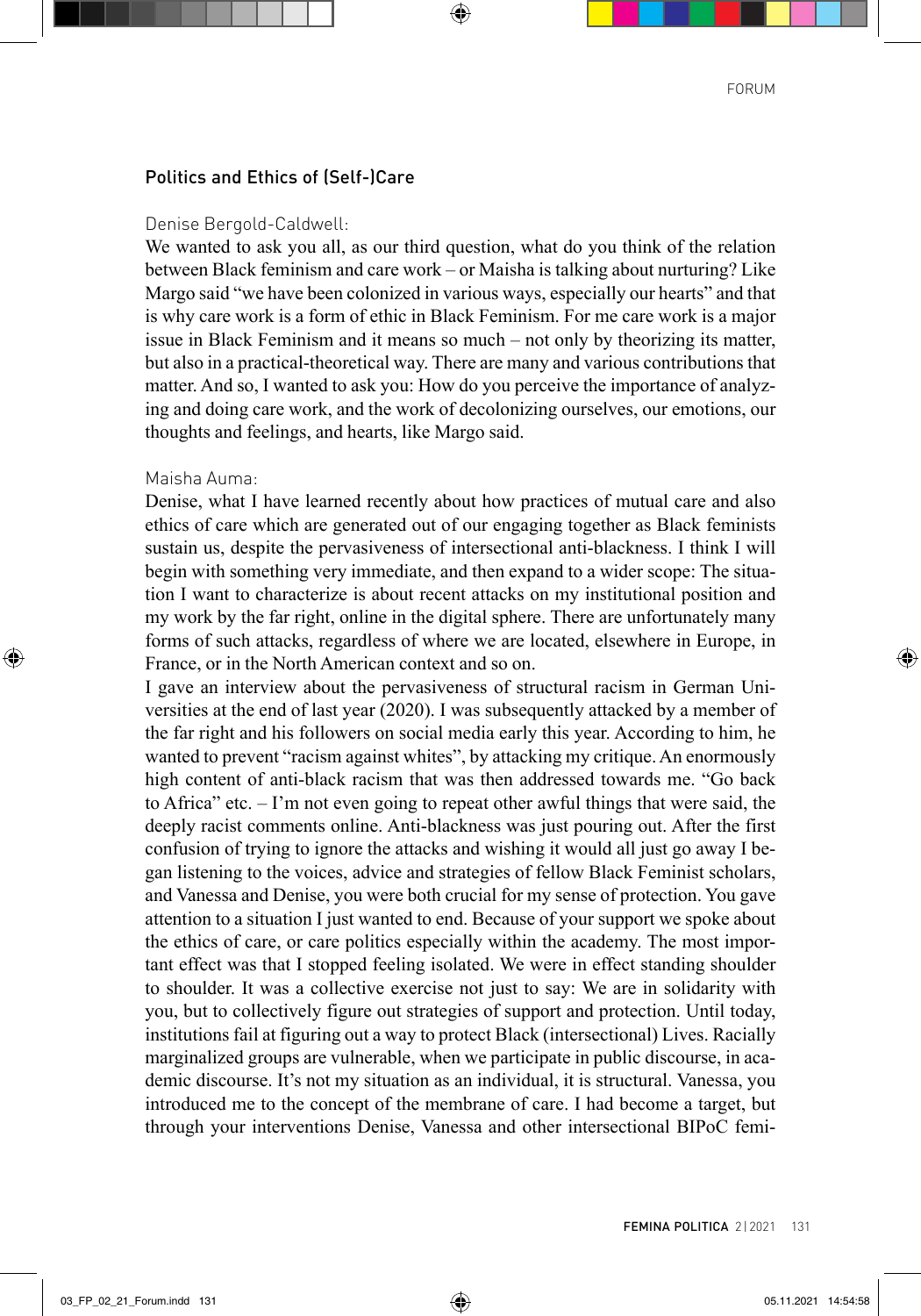nists, and white feminist allies as well, the structural racism became the target. The solidarity from people who have an inside understanding of Black Life and of what this symbol – because it's not necessarily each society in Africa that's meant, it's Africa as a symbol – within the experience of Blackness and the experience of Black Lives means, was crucial to my protection. We were all really afraid, that someone else might get attacked, it might get bigger. We're always afraid when such attacks happen. I felt like this situation was easier for me to navigate, not just because you are there, but that you have this deep knowledge about how anti-blackness functions, about how Africa is used as a symbol for that, about how this was being projected on my body and on my professional status, my institutional belonging and all of that.

## Hakima Abbas:

Thank you for that, Maisha. When you were talking, I was thinking it's so interesting how that connects to what we were already saying about recognition and value, in some ways. That caring is about recognizing each other, seeing each other, valuing each other, and trusting each other and building communities with each other. Those communities are our defense in many ways. And it made me think about the deep solidarities that Margo was talking about, even beyond Blackness and how we ensure that when others are attacked. I'm thinking, even, for example, of Palestine just now. What we mobilize as Black feminists in terms of action, can sometimes feel insignificant, up against systemic oppression. But having a historic record that we dissented, that we said no, and we were opposed, I think it's really important. I'm based on the continent of Africa. And so, I don't have the proximity to whiteness in my day to day that you all do. But, to paraphrase Thomas Sankara, if you want to see imperialism, you don't have to look further than your plate. There's still a long way to go in our liberation journey.

#### Margo Okazawa-Rey:

I was thinking about all these concepts that – we've been talking about counterpower, love, care, all of that. And I don't know if this works in other languages. But what if we turn those into verbs? What's the practice that they would be if we were using them as verbs and not just as a noun? And then concepts like reparation, I've been thinking a lot about: so, what are we repairing and for what purpose? What needs to be repaired if anything. There's something that's being talked about: restorative justice. What's being restored? Do we want to restore bad relationships or are we talking about transforming something like that? I've been thinking about hope. And thinking about hope is a concept that is about the past, present and future. It's not just future. What are we hoping will happen? And would there ever be a time where we would co-create Blackness into something else? Black feminism into something else? If we were in genuine praxis of solidarity and struggle.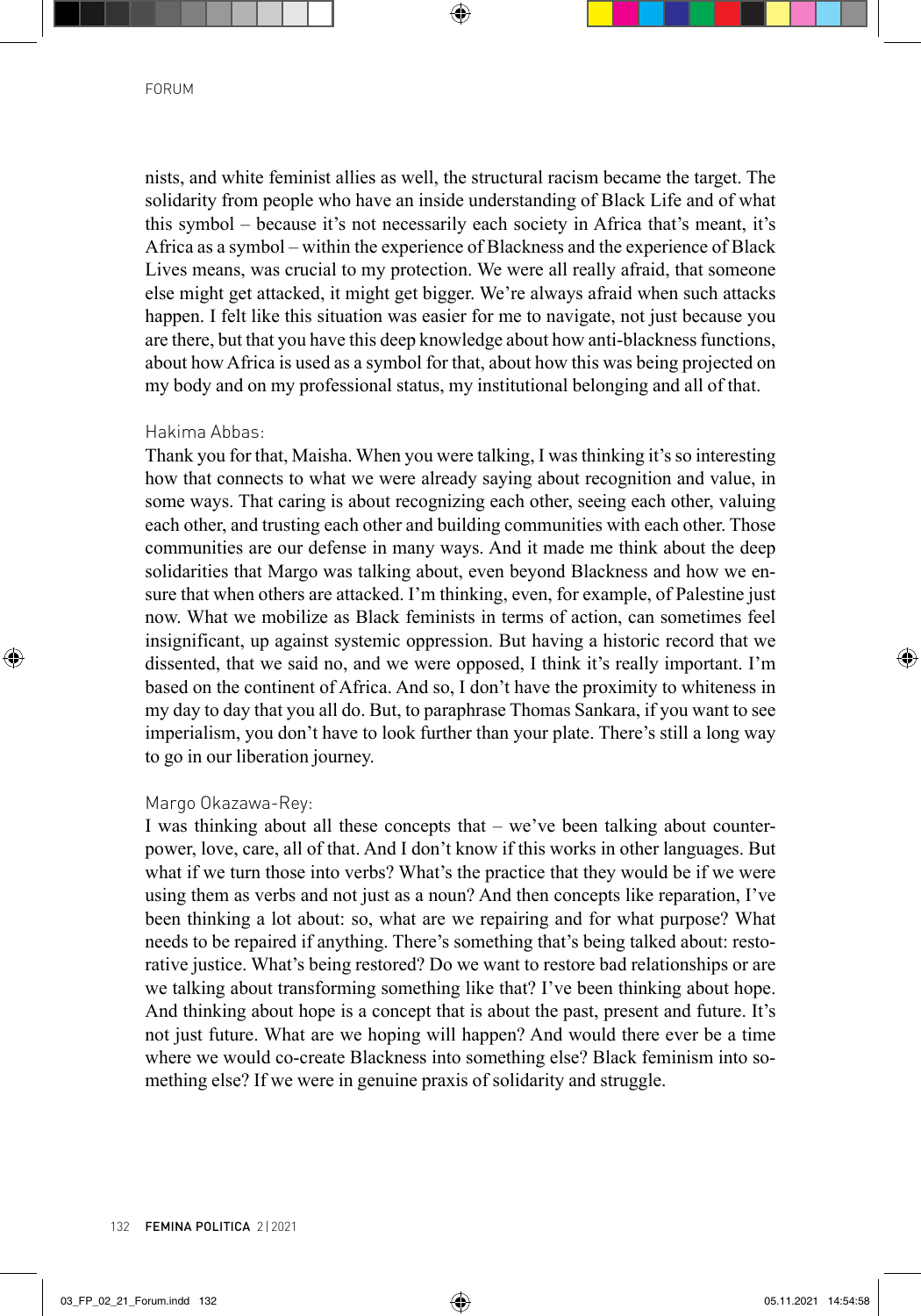#### Noémi Michel:

My brain and my heart are going to all the directions with all the things I heard. Maybe to echo what you were sharing with us, Maisha: I was nodding all along because I have been going through the same experience four years ago. That was a turning point for me, a moment where I actually deepened my relationship to Black feminism, because Black feminist texts and repertoire of actions, a grammar of caring was, at the end, what made me heal. The people who cared for me were not the fellow activists who were in my Afro-feminist collective of that time but my close ones who are actually not academics or activists in the classical sense. So, it reminded me that Black feminism is not about self-labelling, but first and foremost about loving, trying to turn to what you said, Margo, about turning the nouns into verbs. And I just remember that at that very moment where I had to be on medical leave, suffering a lot because of one of the heaviest attacks that I experienced in my life, the people who were the most helpful for me were those close friends and family members practicing a form of caring rooted in love. And not in visibility. So, I'm having a reflection since then about digital feminism and digital Black feminism and visibility and online activism. I find that it's so important to not let the far right and the altright have all the online and digital space and that a lot of these attacks began and are cultivated, true, in real life, but via online circulation of hate. But then I'm like, the response to that has to happen maybe somewhere else. It's so important to show support online when someone is attacked. But it's way more important to show love to that person in ways that won't be visible. Those ways won't be visible because they won't be appropriated and instrumentalized to nurture, you know, mainstream media ways of sensationalizing violence on Black people. But at the same time, as Hakima was saying, we need historical record of the fact that we dissented, and I think we also need a historical record about the fact that we loved, and we lived. My question is, how do we create those archives of care, of caring moments and caring strategies? How do we find non-commodifying ways of visibilizing caring and loving practices for and by ourselves from the past, from now and into the future?

#### Maisha Auma:

Wow, Noémi, now I have "all tabs open", very inspiring, I'm trying to find a way to respond. First of all, I'm really sorry about the attacks against you! I like how you're linking it to digital feminism and digital Black feminism or what kind of actions, activities, what kind of spaces offer protection and solidarity during such attacks and moments of overexposure and potential isolation. I feel a sense of protection and community every time I come across a Black feminist inspired and intersectional digital space. I like your focus on digital activism. It is such a vital resource. If you look at the whole situation with the Covid19 pandemic, where could we go, during all these lockdowns, where could we actually go to connect with Black Feminist Thought, strategies? So, I really like your ideas on that. The online journal *Feminist Africa* is just one example for me. I don't want to make this one example, "the exa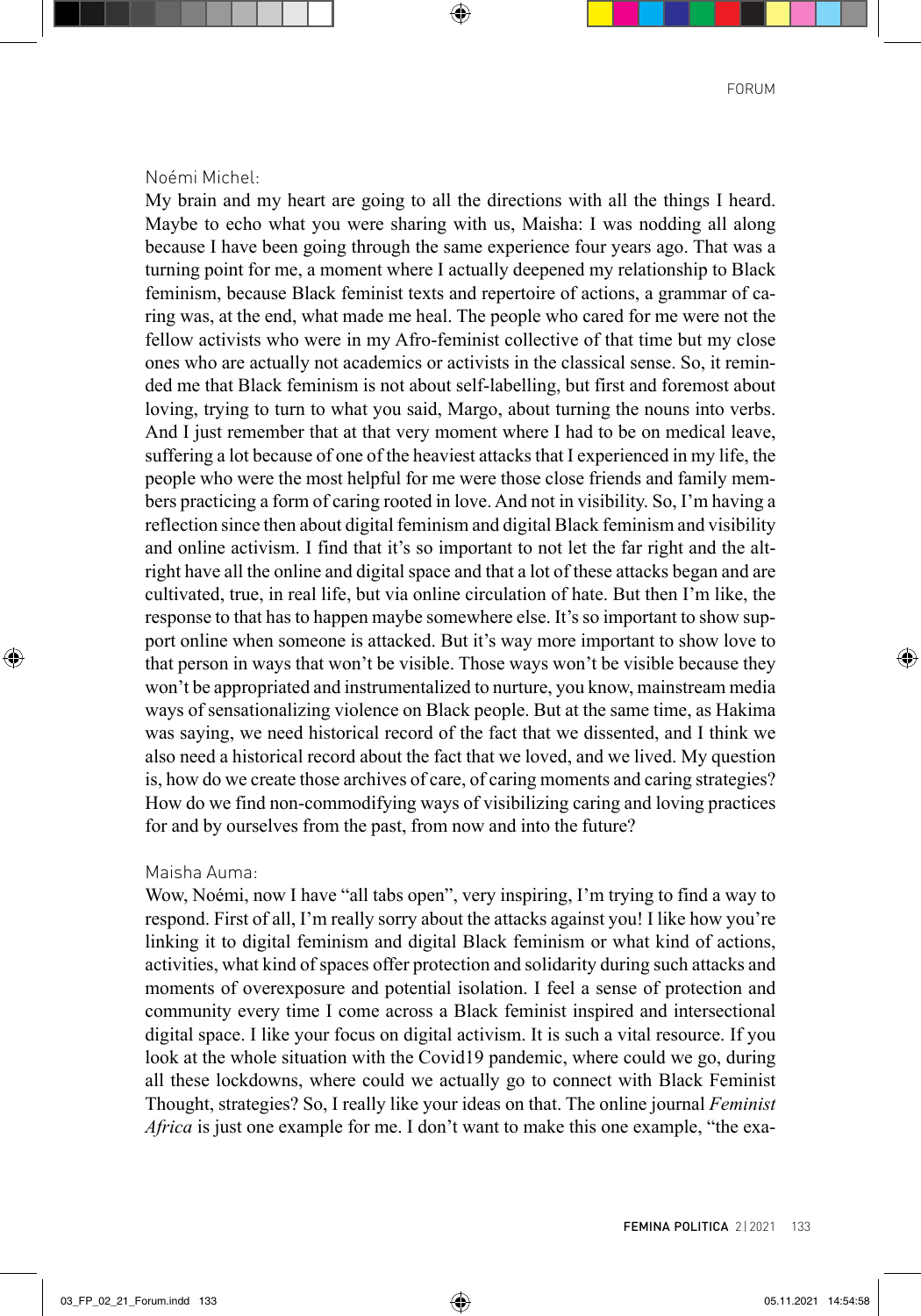mple", it's one example of a form of communication of Black feminist engagements which take Blackness into account in a very complex way. Speaking about care as a complex practice and thinking about how that protects against being singled out, it links into the question of being overexposed to attacks and to Black feminist strategies to deal with this reality of being made vulnerable.

## Important struggles, contradictions and the politics of solidarity

## Vanessa E. Thompson:

For our last question or prompt, we would like to stay with some current, but not so new, contradictions and struggles. And ask, how can we, as activist scholars and grassroots theorists, contribute further to confront the pressing and various crises of this moment, which are of course products of racial gendered capitalism and its motor. A lot was already mentioned by you all. What is the purpose in these times of current struggles, and how are they connected? Struggles against extraction and dispossession, and for the environment, struggles for Black Lives and against the carceral condition, against neo-fascism, struggles for freedom of movement and against borders, against deepening economic deprivation and precarity, always racialized and gendered, a global pandemic. I was wondering if we can really say that Black feminism is always anti-capitalist, I mean it should be, yes, but that's not what we see, as there are also active inclusions into neoliberal and liberal Black elite projects, Kamala Harris, and that is really just one example, the list goes on, would maybe call herself a Black feminist too, while working for an administration that deports migrants and refugees also under her leadership, a carceral feminist and rooting for neoliberal capitalism. Frantz Fanon talked about this with regard to anti-colonialism, Joy James talks about this with reference to Black feminism, and so many others, there are different class interests that we have to consider, right? Then there are questions, like certain discourses on decolonization, that really do not make a huge difference to the masses of poor Black people globally, Black migrants and refugees, especially women and non-binary folks. I do not want to play this out against each other, but purpose, like Margo said, matters. How can we marry our thoughts and practices even closer with the damnés, understood as a condition, as Sylvia Wynter reminds us, and this might mean also challenging certain strands of Black feminism? Those are some of the contradictions I am thinking through, and alongside with you, and I would love to hear what you think about this. And also, as we are moving to the end of this nurturing and inspiring conversation, maybe we could link this to what you would like to leave the readers with from this conversation.

## Hakima Abbas:

In order to line out the contradictions and the possibilities of solidarity. One important question is about land, which has been central to the struggle for liberation in Africa for at least 400-500 years. While the legacies of colonialism continue, I think the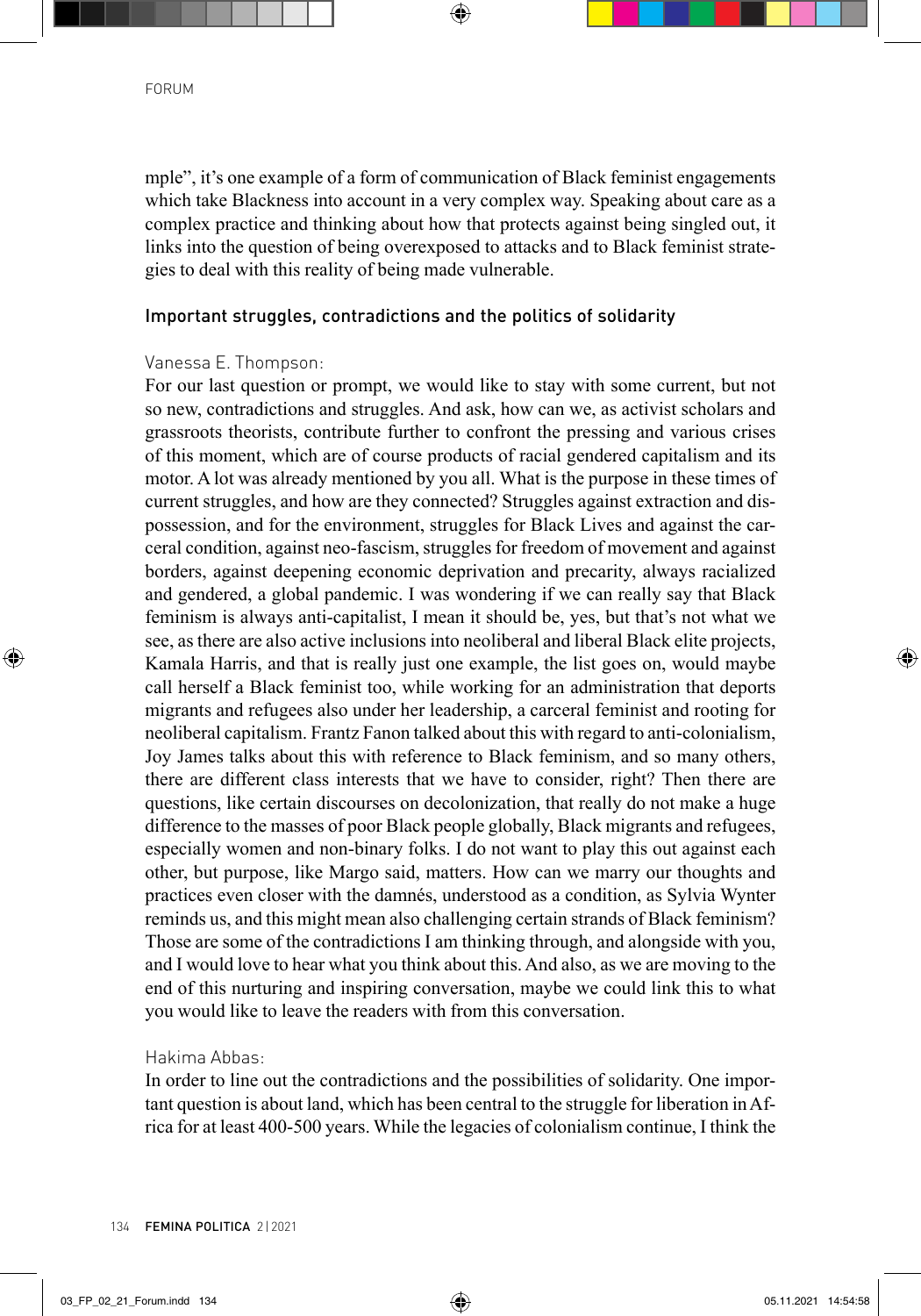shape and face of colonialism shifted. From the kind of direct "ownership or rule" during colonialism to, obviously, neo-colonialism that continues to serve the North. Capitalism and private companies played a huge part in colonialism and continue to. Private companies to this day grab land and establish a type of commercialized land ownership in Africa – and it's huge. And it is related to ecocide, environmental devastation, that creates conflict – because people no longer have access to natural resources, including water –, and creates urbanization – because people can no longer live off the land –, but also has really devastating effects in terms of our ability to self-determine. We're also not able to self-determining economically what we plant, grow, produce and eat. The pandemic showed again how African economies are dependent on global economies. They would say *global*, but I would say *Northern*. Particularly the ways in which we import food – and many natural resources that are taken from here and sold back to us.

We also see a real battle around GMOs (genetically modified organisms) and the attempt to make Africa almost an experimentation ground for GMOs. And this is really pushed by large corporations, but also philantro-capitalists like the Bill and Melinda Gates Foundation. They come in this very insidious way, in the sense that if you read the material, it all sounds so great. Even just language around green revolution, that sounds great. But in fact, they're pushing false solutions on the world and on Africa in particular. You can get points with the UN climate mitigation scheme REDD system7 , meaning you can deforest, but then if you grow a monocultural plantation tree, even though it's nothing comparable to a tree that's been there for centuries, you can earn money through carbon bonds. Programmes that are sold as climate and forestfriendly solutions like REDD are creating this way in which capitalism could continue unabated and pretend to be so *green* while the environment is actually devastated. And that links to African feminisms because literally African women are putting their bodies on the line, defending forests, defending land and territory, subverting fossil fuel extraction, trying to not enter this market-dependency around grain, seeds, food crops and trying to resist by seed-saving. This all happens in relation to the land but similarly in relation to the oceans. Many of our fishing communities are being devastated because of the ways in which huge trawlers are taking fish from the oceans on our coasts, often illegally. That has really deep impacts on fishing communities, including fishing women in fishing communities, who have a really specific role in terms of trade around fish. Whole communities are losing livelihoods. Often these restructurings have created mass migration, such as in Senegal. Because there is simply no access to means of subsistence and survival. Of course, we know what it has created in Somalia and other places.

I'll use the example of West Africa: there is a community and a campaign of African women in seven countries called "We Are The Solution" – and they are saying, look agroecology is the way to mitigate climate change. And we are the scientists and the experts. We are the ones who have been tilling the land and adapting to that tilling. And this mode of production is not primitive, not evolved or whatever – referring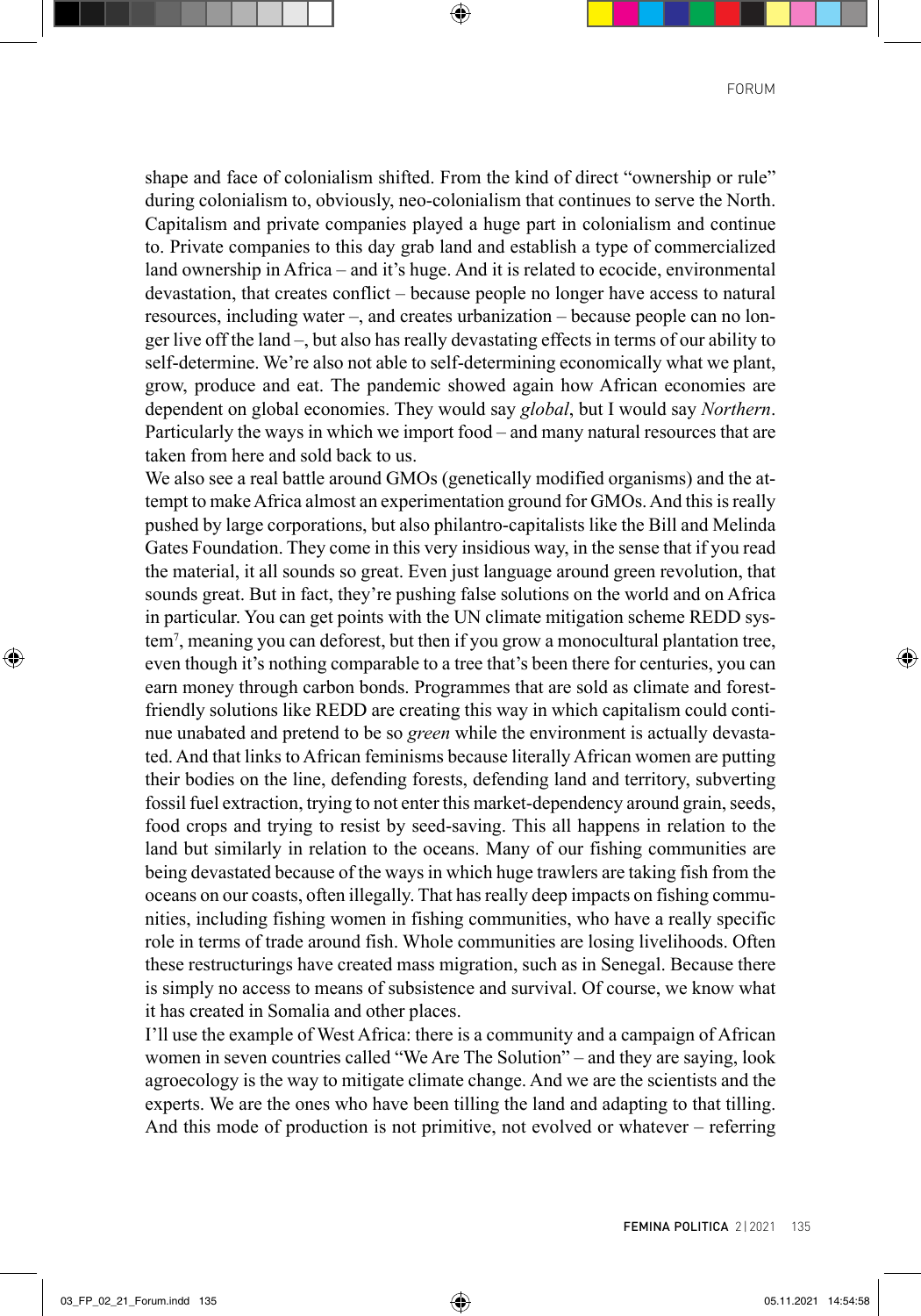to all the racist tropes. Understanding Africaneity as something of the past. In opposition, this campaign is saying: no, *we* are the future! We have deep indigenous and ancestral knowledge, but we also have deep scientific knowledge that has taken us forward into how to mitigate and how to adapt. And we're feeding the continent, we're feeding most people. If you're looking for the solutions rather than promoting GMOs, rather than supporting all these Western false solutions, here we are. And I think that's really important, all again from an African feminist frame, in terms of how we value knowledge of African women and how African women resist but also create the alternatives to climate change.

With the impact of Covid and looking back to 2007, having understood what happened with that supposed financial crash, we knew immediately how this pandemic would go. We know that capitalism seeks crises as ways to reconstruct, but also as ways to deepen precarity of the impoverished and those that are already deeply impacted negatively by the impacts of capitalism. That is what we have seen, right? The billionaires have gotten richer and poor people are literally on the brink of starvation. We were saying that we need immediately a people's response to the increasing social inequalities as effects of the Corona pandemic. That demands a feminist economic recovery, that demands feminist bailout. And that resonated deeply amongst Black feminists because as we know, as Black women we are always, for instance in employment, the last in and the first out. Or, because we are always – in terms of the economic system – deeply understood as disposable, as cheap labour and we are not just alienated from work, but we are taking work, any work that we can, at the expense of decent work. And beyond labour – obviously our communities – we are also suffering from unfair trade systems and illicit financial flows and all the rest of it. While for example in Kenya, the president announced during Covid that he was going to decrease the taxes of corporations, in order to attract more investments, which is the absolute opposite of the lessons of Covid (laughs cynically), feminists in Kenya – particularly within impoverished communities in Nairobi – were saying: absolutely not. We demand a feminist bailout, we demand universal basic income, we demand a say in the economic policies of the country and into the future.

That was the same in Haiti, and that was the same at a pan-African level, where African feminists came together and created a statement "African Feminist Post-COVID-19 Economic Recovery Statement" (11.6.2020) around what the feminist economic recovery *should* look like<sup>8</sup>. And in that statement – I was part of that organizing – and the important thing there was that we were saying: look, we don't know how much we'll be able to influence this moment, but what we *do* know is that there needs to be a stated, known intervention, that we refused, *we don't agree*, and that's on record. And so, partly in terms of that organizing, I think different people are taking it up in different spaces.

So yeah, what can Black feminists in the North do? I think to support African feminists, as we keep going in the struggle for economic justice, I think it's useful to find ways to amplify, find ways to connect. Often these are issues that we are all facing – I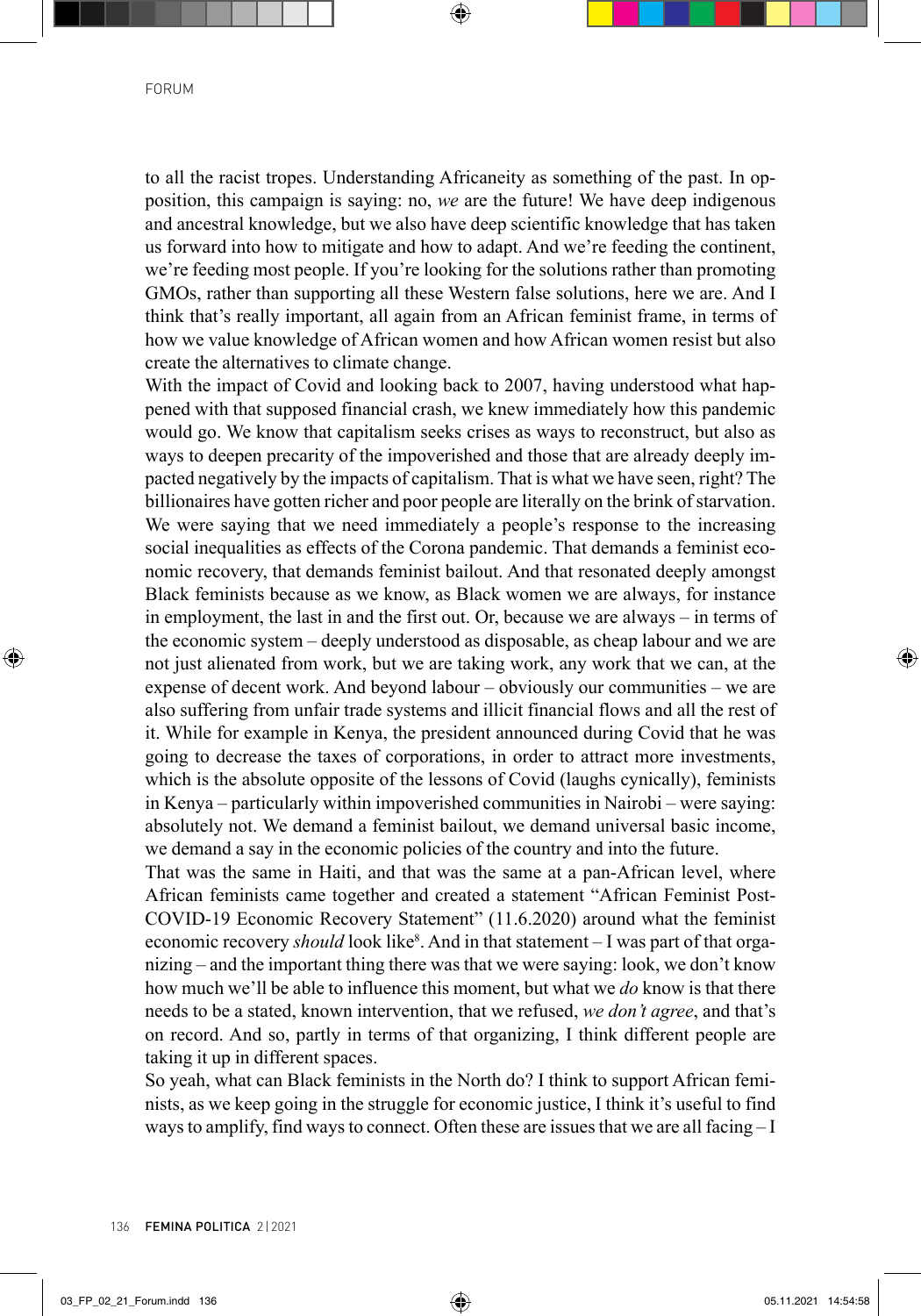know in the economic sphere they make a distinction between micro- and macroeconomics. But in many ways, in which the issues that are being faced at the – what economists call the household level – but even just the community level in Black communities in the North, are mirrored in many ways in the issues at the macro level that African communities and the African continent faces globally. And so, I think how we connect, how we build, how we organize together, how we also create the alternatives and support the alternatives, is really important.

#### Maisha Auma:

I'm going to end with two thoughts. Within the academy, as part of my intense conversations with BIPoC scholars, I offer an extra session, in which we take off the "functioning suit" for the white institution and bring in some realness about navigating realities of coloniality and anti-blackness. This is usually just one session per semester for BIPoC scholars only. In this session, I invite other Black feminist scholars, very often Peggy Piesche and Katja Kinder, whom I have known for over 25 years. We discuss and develop strategies to deal with being de-normalized in the white-centric, West centric academy. I have observed how many BIPoC students become so overwhelmed by the intersectionality of oppression – that we come to a position where they think "I am the person who has the worst, the most oppression". I have deep empathy with BIPoC scholars and with myself, because I reacted in more or less the same way, I however try to shift their perspectives. I believe there is something that makes us resilient when we assume that we are not the end point of the most oppression. Call it a more Afro-futuristic modus: So I encourage them to operate under the assumption, that there's always someone else who might be in a more precarious situation. How can they make their conceptualizations relevant to this? I encourage them to participate actively in dismantling a set of oppression, which does not impact them negatively. I believe there is a form of resilience, a set of strategies to be learned. The idea mobilizes care and solidarity for the collective, without creating dependency.

And finally, you did ask us, Vanessa, what we would like to leave the audience with: I go back to Noémi's point, thinking about intersectional Black Feminist strategies in digital spaces. I'm a huge fan of self-determined Black feminist sexual politics and sex education. My favorite Feminist African sex ed digital resources are, "Adventures from the Bedrooms of African Women" by Nana Darkoa Sekyiamah and fellow Feminist African epistemic agents and "HOLAAfrica! A PanAfricanist Queer Womanist Collective"9 which is a sex positive and GNC Blog-Space by Tiffany Kagure Mugo and fellow Feminist African epistemic agents, a Blog by, for, about African Queer Women. These sites produce crucial and accessible Black Feminist knowledge, where potentially any Black Feminist can self-publish.

These are resources that we all can access in our homes. The content is literary explorations of Black bodies, of desire from an intersectional and trans inclusive Black Feminist perspective. And I think this is more of the kind of work that I'm trying to give value to and to give more space and visibility.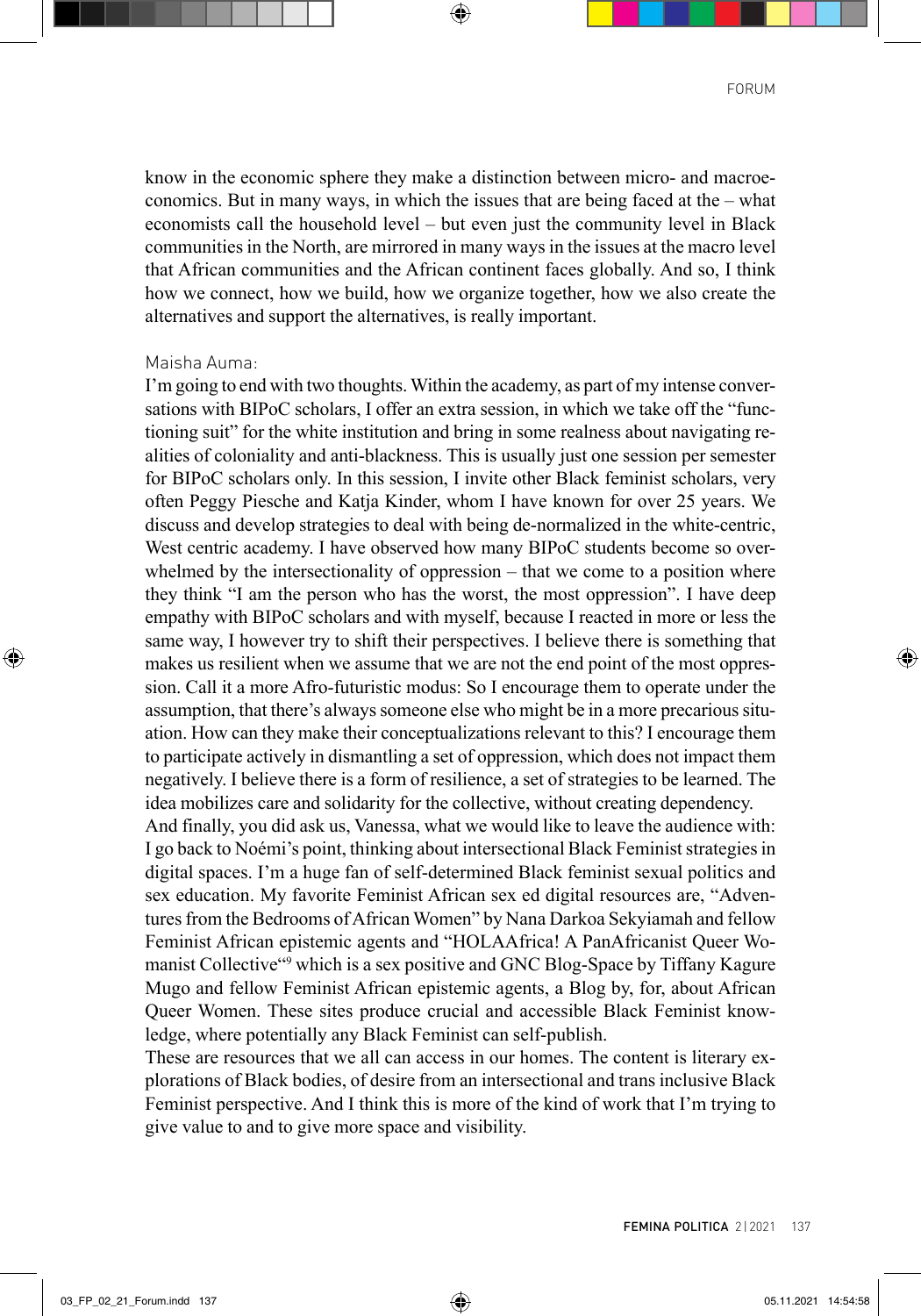## Margo Okazawa-Rey:

I would like the readers to take away from this interview the idea of a different starting place, and this goes to, Maisha, your point, right? You talked about this kind of oppression Olympics and all that stuff. Nonsense. I'd like readers to think about where are the places to start? That are not about bodies. That are not about trauma. That are places to start, that are about liberation. What does liberation and freedom look like. What does genuine security look like? And what are the – not just the interconnecting bodies and all of that – but what are the forces that are keeping all of us tied to the current systems as we know them? And how do we think about the forces rather than the impacts? In other words, the processes rather than the impacts? Because I think we begin too often with the impacts. And when we do that, then we're comparing whose impact is worse. We often talk about margins, center, we have a geometric way to think about the current situations. If we're thinking geometry, are there other formations, forms that will help us understand the complexity besides margin and center? Finally, I want readers to really think about reconceptualizing self. This very notion of self that is often singular. Egocentric. Even as we claim oppression and you know all of that, we're still very egocentric about it, even though intellectually we may say something else, right. So how do we, and the capitalist way of thinking about self is very individualistic and it's very consumerist also, whether it's you're consuming status or you're consuming time? As well as all the material things. I want our readers to think about deeper questions that try to get to some of the sources of things and not just the manifestations, not just the impacts, but the processes and then the values that those processes are attached to. In other words, think about vision. Let's create spaces where we're getting to think about imagined possibilities. It's like the politics of vision and possibilities. And could our next conversation be about that? I'm getting too excited here, but you get the idea. Yeah, not a politics of scarcity where the assumption is there's not enough of anything that's valuable, whether it's material or none-material. But the most dangerous part of the politics of scarcity is not that something is scarce, but the ethic that we're not going to share.

#### Noémi Michel:

I'm so inspired and thankful and trying to listen deeply. So, I think it's hard sometimes to talk after having listened. I imagine myself as a reader, because I want to reread our conversation, be in relation again with this exchange and think about ways of continuing it. The conversation itself is an archive. I'm really, really interested in Black feminist practices as forms of conversation. You were asking, Margo, how do we think about alternative geometries that aren't organized around center and margin? I think conversation is an alternative form that has also a temporal dimension. We took time. Nobody was centered. There was a flow, exchanges. I want to go back to that form as a reader of that conversation. What you were talking about, Vanessa, the contradictions, is so true. And you said it so clearly. And Hakima's reference to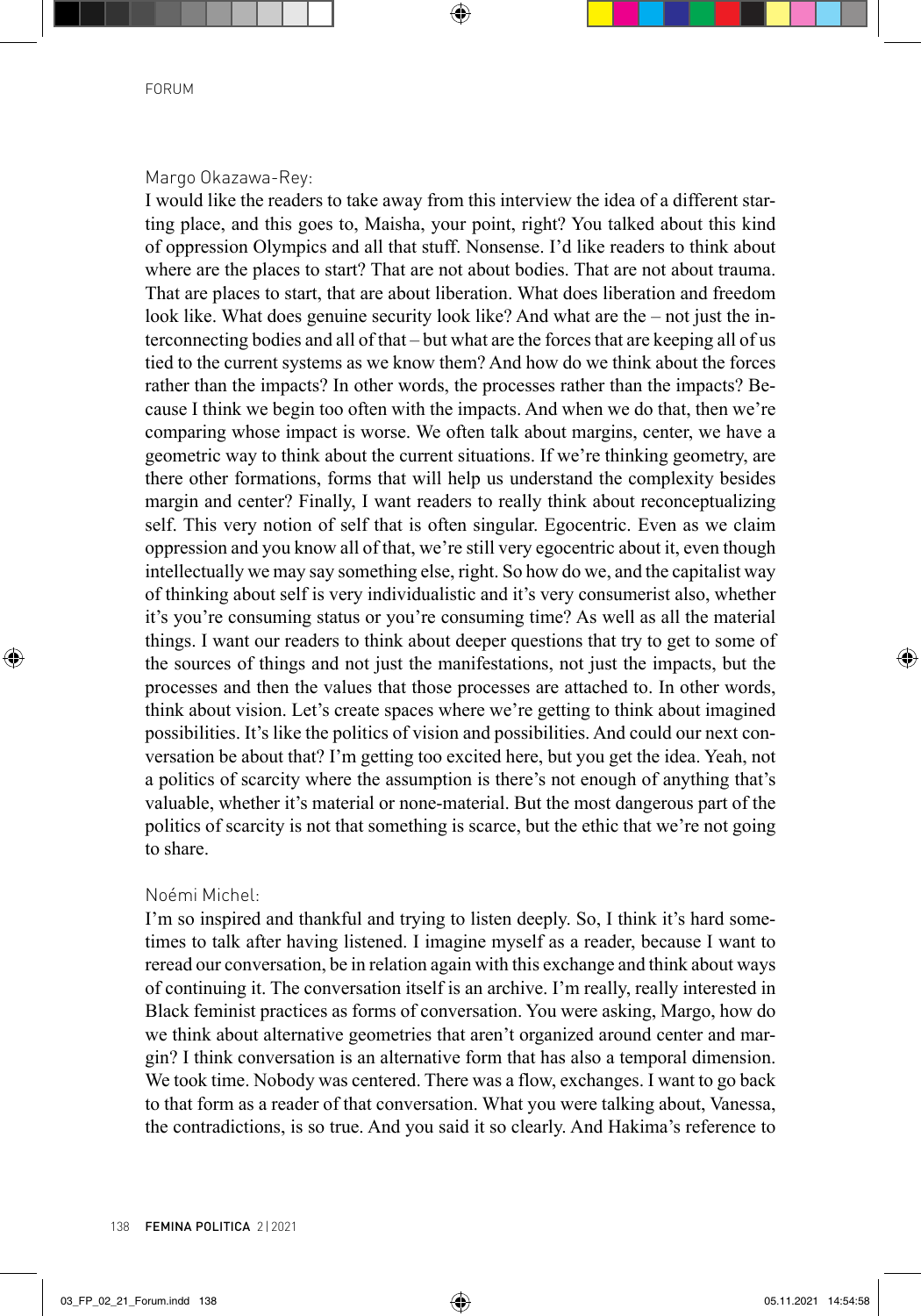the current crucial struggles and resistances and ways of defending life also shows and reminds us that there are Black feminism*s*. I'd like to ask the readers (including myself) to remember that. Yes, there are certain expressions of Black feminisms that have purposes that do not meet. My relationship to this tradition tries to be anticapitalist and in solidarity with life. With lives that are constrained and rendered precarious, but that are lives who are always more than that. I think it's also our duty to never forget that those who are labeled as the most precarious, as the poorest, as the less privileged are actually very rich and have a lot to give. How to find a way to be in solidarity against the processes that are constraining and killing those lives, while never forgetting that the people who inhabit those lives are way more than what the processes are actually making us see in them. My thinking is not very linear. It's my Haitian Kreyol way of thinking sometimes. So going back to this: remembering that Black feminism is complex and that there are internal contradictions and not being fearful of addressing them. And I think that's important also for the youngest – or the newest, because it's not a question of age – people who come to Black feminism. Because sometimes we fear of exposing contradictions, because we fear of being restaged as the angry Black woman and the angry Black Queer, or we are in that battle of who is the most oppressed. I am really grateful that you brought up the word contradiction as a fruitful word that is allowing us to go forward and deepen our conceptions of liberation. That's the thing I set for myself as a reader.

And then for current readers (some whom I don't know) of *Femina Politica*. This is the first time that an issue of the only German speaking journal of feminist political science is centered on our voices and our thoughts. So, I just got to shout out. You know, as in the rap songs. At the end of the rap song, you shout out to people and that's not going to be exhaustive at all. I hope you can include it somehow in the piece. Those are some people with whom I am right now, these weeks, in conversation for collective thinking, but also for collective action. So I just want to shout out to Bel Parnell-Berry, co-conspirator in my collective ERIF, to my sister, the artist Ka(ra)mi, to Vanessa Eileen Thompson, to Jovita dos Santos Pinto, to Jenny Oliveira Caldas, to Chantal and Cédric Djedje, to Myriam Paris, to the Racial Justice Student Collective *–* in the German part of Switzerland, to my collective here in Geneva Faites des Vagues*,* to all the current abolitionists, you know, who are struggling and bearing the struggle for abolition, and yeah, the list could go on. But these are the shout outs that I wanted to give today, thinking about Black feminism as a constellation. Those are the stars right now for me.

#### Vanessa E.Thompson:

Thank you so much, Noémi, I think this is a wonderful idea, so much beauty in this practice, for readers and engagers, encouraging us to stay in these radical Black feminist constellations. We'll just open with the closing, that actually our end is going to be a further opening. Thank you so much for your time, for being in conversation, in relation, for really making this such an important conversation. Which is so inspiring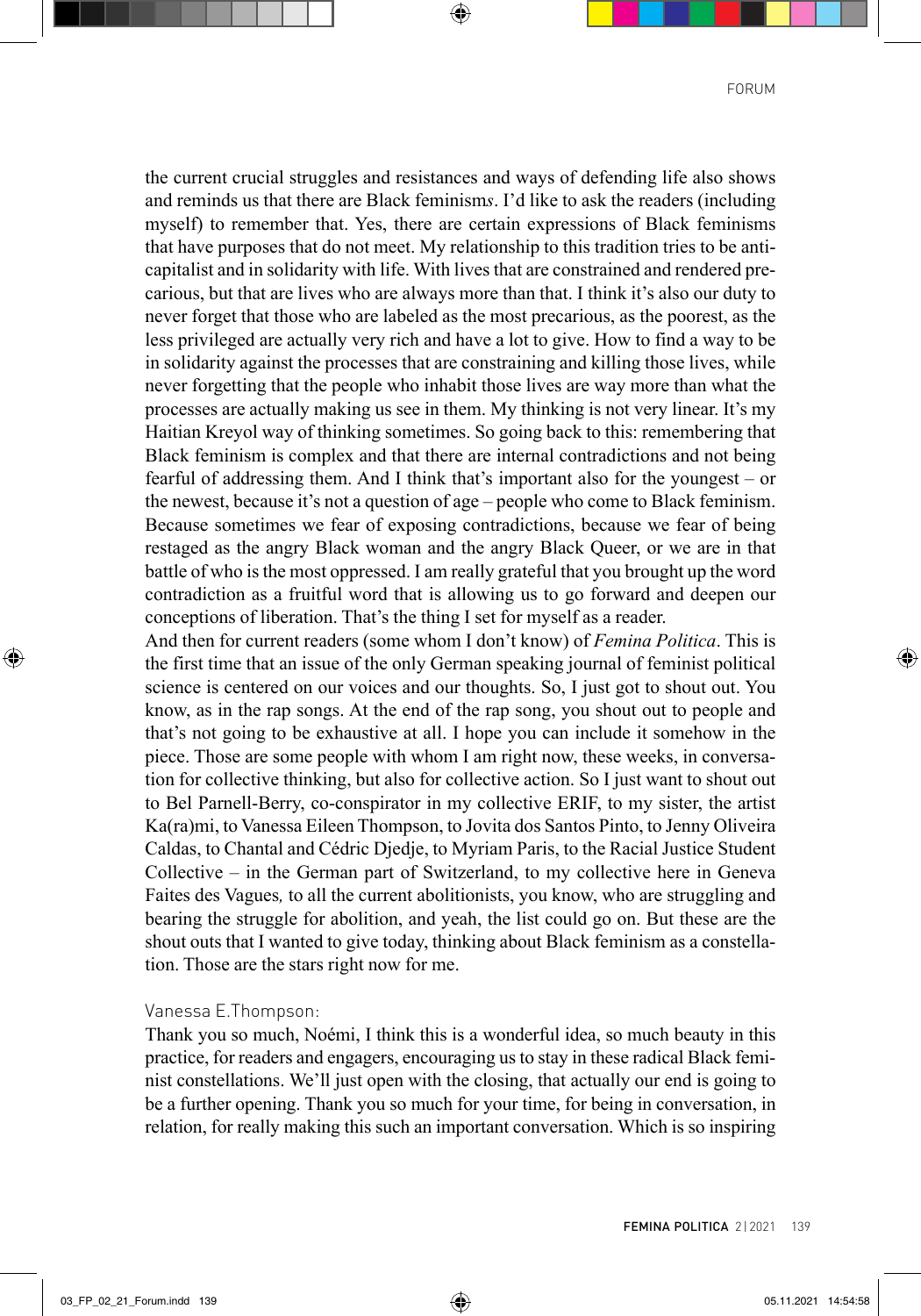and also, in a very productive way, challenging in terms of thinking about practices and in terms of thinking about making our geographies of liberation. Putting them into practice, about loving as a practice. We as interviewers are really deeply thankful.

## Christine Löw:

From my side many thanks as well. The exchange was very rich, also very inspiring, and I learned very much. I have a lot more questions and appreciate the idea that we could have a further conversation. And I very much like the spiral Noémi was relating to. I'm also grateful for your ideas, your critical thoughts and your visions for another future coming from the manifold diverse voices of Black feminist, feministes noires and African feminists located in different continents. Bye bye.

## Denise Bergold-Caldwell:

Yes, I found it really inspiring and overwhelming as well. In the beginning – as we started as editors for the special issue on Black Feminisms – one year ago – we wanted to create a space where the possibilities, richness, and the demand or claim for universalism of Black Feminisms, African and Afro-Feminisms can be shown. Now, having this conversation, I think we needed this conversation, to demonstrate and illustrate all the enrichening perspectives. As a young scholar and woman, I always dreamed of a conversation among Black Feminists published in the German context, to interrupt and engage in what is known about Black Feminism in Germany. And so, for me, it's like a dream come true. Because I started this process thinking about: I want to hear more what Black feminists say, what they think, what we should do and how we should work things out. I'm so grateful for this conversation, to be part of it, just to hear all of you speaking. So, yeah, I can just say have a nice evening and I'm going to bed now and I'm dreaming of not ever ending this conversation, just to listen to you (laughs).

## Margo Okazawa-Rey:

I know, I know to be continued, I guess the best way to finish this off. Yeah. Thank you so much, everybody, for organizing.

## Notes

- 1 A special thanks goes to Magdalena Wanda Protte for the transcription.
- 2 The notion was coined by Hortense J. Spillers in the opening paragraph of her essay "Mama's Baby, Papa's Maybe. An American Grammar Book", published in Diacritics. 17 (2), Culture and Countermemory: The "American" Connection, pp. 65-81 (1987) and I actualize it in relation to white European institutions' over-investment in Black women's image. (comment Noémi Michel).
- 3 See [https://feministafrica.net/.](https://feministafrica.net/)
- 4 See "Statement on British 'aid cut' threats to African countries that violate LBGTI rights" [\(27.10.2011\) at https://www.pambazuka.org/activism/statement-british-aid-cut-threats-af](https://www.pambazuka.org/activism/statement-british-aid-cut-threats-af-rican-countries-violate-lbgti-rights)rican-[countries-violate-lbgti-rights.](https://www.pambazuka.org/activism/statement-british-aid-cut-threats-af-rican-countries-violate-lbgti-rights)